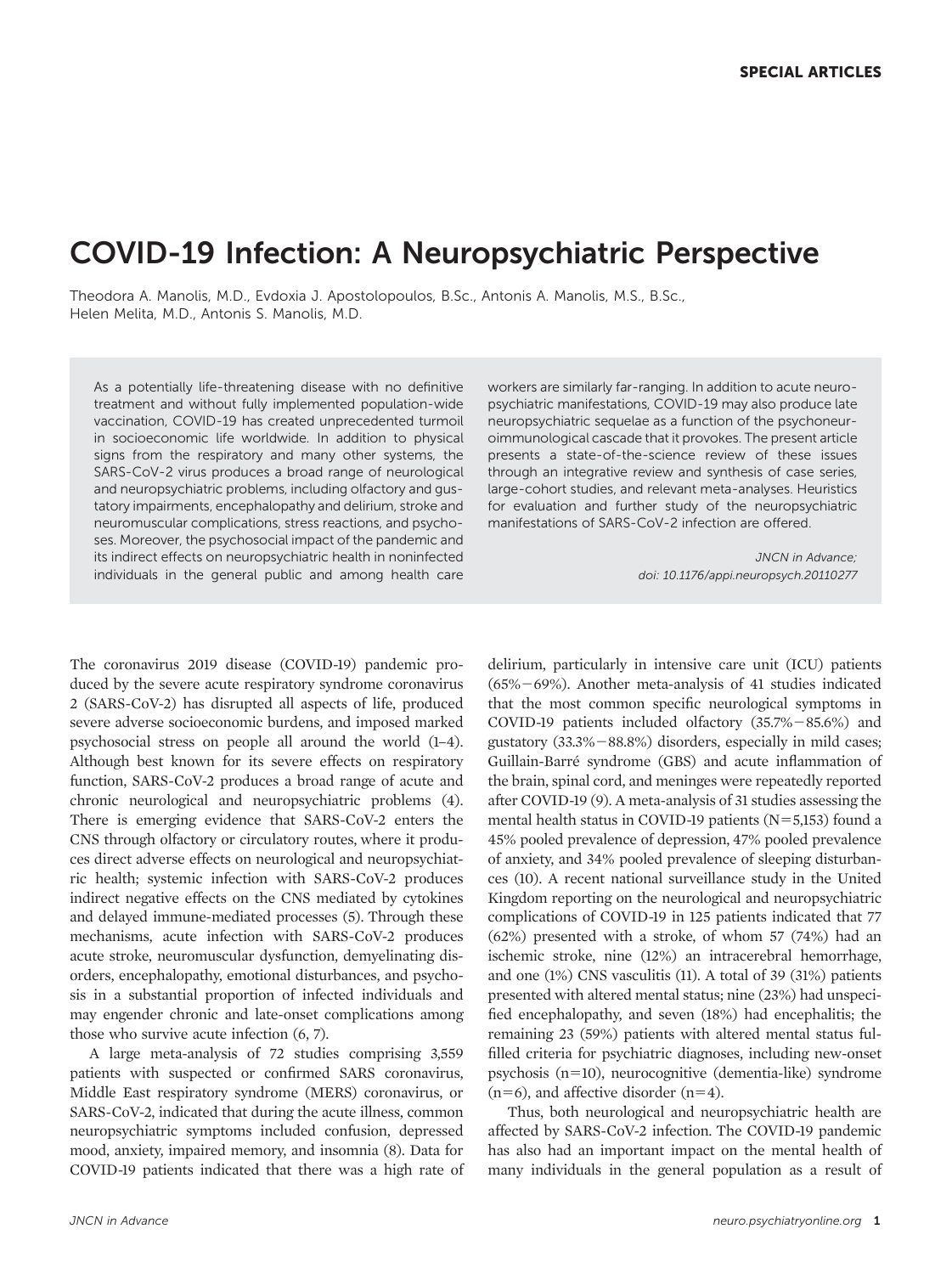loss of loved ones, fear of calamity or death, financial hardships, social isolation resulting from government-mandated quarantine and social distancing requirements, and major disruptions of daily life and social connectedness ([12, 13](#page-12-0)). Health professionals have experienced higher levels of negative psychological effects of the COVID-19 pandemic, with emotional trauma associated with the provision of care in conditions analogous to combat experiences, sometimes exceeding psychological tolerances and the capacity for adapting or coping [\(14](#page-12-0), [15\)](#page-12-0). All these issues are herein reviewed, data from metaanalyses are tabulated, and etiopathogenetic mechanisms are pictorially illustrated.

# CNS MANIFESTATIONS OF COVID-19

### Neurological Manifestations

The SARS-CoV-2 virus appears to spread from the respiratory system to the CNS using transneuronal and hematogenous mechanisms ([5](#page-11-0), [16](#page-12-0)). Neurological manifestations may vary from mild (such as taste and smell dysfunction, dizziness, headache, altered consciousness) to severe (e.g., ischemic stroke, encephalitis, encephalopathy) [\(17, 18](#page-12-0)). SARS-CoV-2 infection may lead to neurological and psychiatric manifestations, including indirect processes resulting from thrombotic complication, inflammatory consequences, hypoxia or hemodynamic perturbations, and direct infection and involvement of the CNS due to the neurotropic properties of the virus, virus-induced hyperinflammatory and hypercoagulable states, and postinfectious immune-mediated processes ([17, 19, 20\)](#page-12-0). A wide spectrum of neurologic manifestations of SARS-CoV-2 infection has been reported, including encephalopathy, encephalitis, acute disseminated encephalomyelitis, meningitis, ischemic and hemorrhagic stroke, venous sinus thrombosis, and endothelialitis ([18, 21](#page-12-0)[–](#page-12-0)[23](#page-12-0)) (Figure 1). In the peripheral nervous system (PNS), SARS-CoV-2 infection is associated with anosmia and hypogeusia, neuromuscular disorders, and GBS ([19](#page-12-0)).

A recent Italian study of 1,760 COVID-19 patients reported that 137 patients developed neurologic manifestations; they appeared after COVID-19 symptoms in 98 patients and were the presenting symptom in 39 patients [\(24](#page-12-0)). Neurological manifestations included cerebrovascular disease (38.7%), comprising 37 ischemic strokes and 11 hemorrhagic strokes, four transient ischemic attacks, one cerebral venous thrombosis; PNS disorders (22.6%), including 17 GBS; altered mental status (35.8%), including one necrotizing encephalitis and two cases with detection of SARS-CoV-2 RNA in the CSF; and various other disorders, such as myelopathy associated with anti-SARS-CoV-2 antibodies in the CSF in two patients.

Among 509 hospitalized COVID-19 patients in the United States, neurologic manifestations were detected in 215 (42.2%) at disease onset, in 319 (62.7%) upon hospitalization, and in 419 (82.3%) during the course of the disease [\(25](#page-12-0)). Neurologic symptoms included myalgia (44.8%), headache (37.7%), encephalopathy (31.8%), dizziness (29.7%), dysgeusia (15.9%), and anosmia (11.4%). Severe COVID-19 (odds FIGURE 1. Spectrum of neurological and psychiatric manifestations produced by COVID-19 infection<sup>a</sup>



<sup>a</sup> CNS=central nervous system; CVA=cerebrovascular accident; MFS=Miller-Fisher syndrome; OCD=obsessive-compulsive disorder; PNS=peripheral nervous system; PTSD=posttraumatic stress disorder.

ratio=4.02; p $<$ 0.001) and younger age (odds ratio=0.982;  $p=0.014$ ) were risk factors for neurological symptoms. The majority (71%) of patients had a favorable functional outcome at discharge. Encephalopathy was an independent predictor of worse functional outcome (odds ratio=0.22; p $<0.001$ ) and higher 30-day mortality  $(21.7\% \text{ versus } 3.2\%; \text{ p} < 0.001).$ 

Anosmia and ageusia. A meta-analysis of 24 studies comprising 8,438 patients with COVID-19 infection indicated a high prevalence of anosmia (41%) and ageusia (38.2%) [\(26\)](#page-12-0). Increasing mean age correlated with lower prevalence of anosmia (coefficient= $-0.076$ ; p=0.02) and ageusia (coefficient= $-0.073$ ; p=0.03) [\(26\)](#page-12-0). There was a higher prevalence of anosmia with the use of objective measurements compared with self-reports (coefficient=2.33;  $p=0.01$ ). No significant influence of the prevalence of anosmia or ageusia by sex was observed.

Multiple possible mechanisms have been suggested for the development of anosmia in COVID-19, including olfactory cleft syndrome, postviral anosmia syndrome, cytokine storm, direct damage of olfactory sensory neurons, and impairment of the olfactory perception center in the brain [\(27](#page-12-0)).

Stroke. A recent retrospective multicenter cohort study from China enrolling 917 COVID-19 patients (mean age= $48.7$ years [SD=17.1], 55% male) indicated that the frequency of new-onset critical neurologic events was  $3.5\%$  (n= $32/917$ ) overall and  $9.4\%$  (n=30/319) among those with severe or critical COVID-19; these events were impaired consciousness  $(n=25)$  or stroke  $(n=10)$  ([28\)](#page-12-0). According to a recent case series of 16 patients with ischemic stroke related to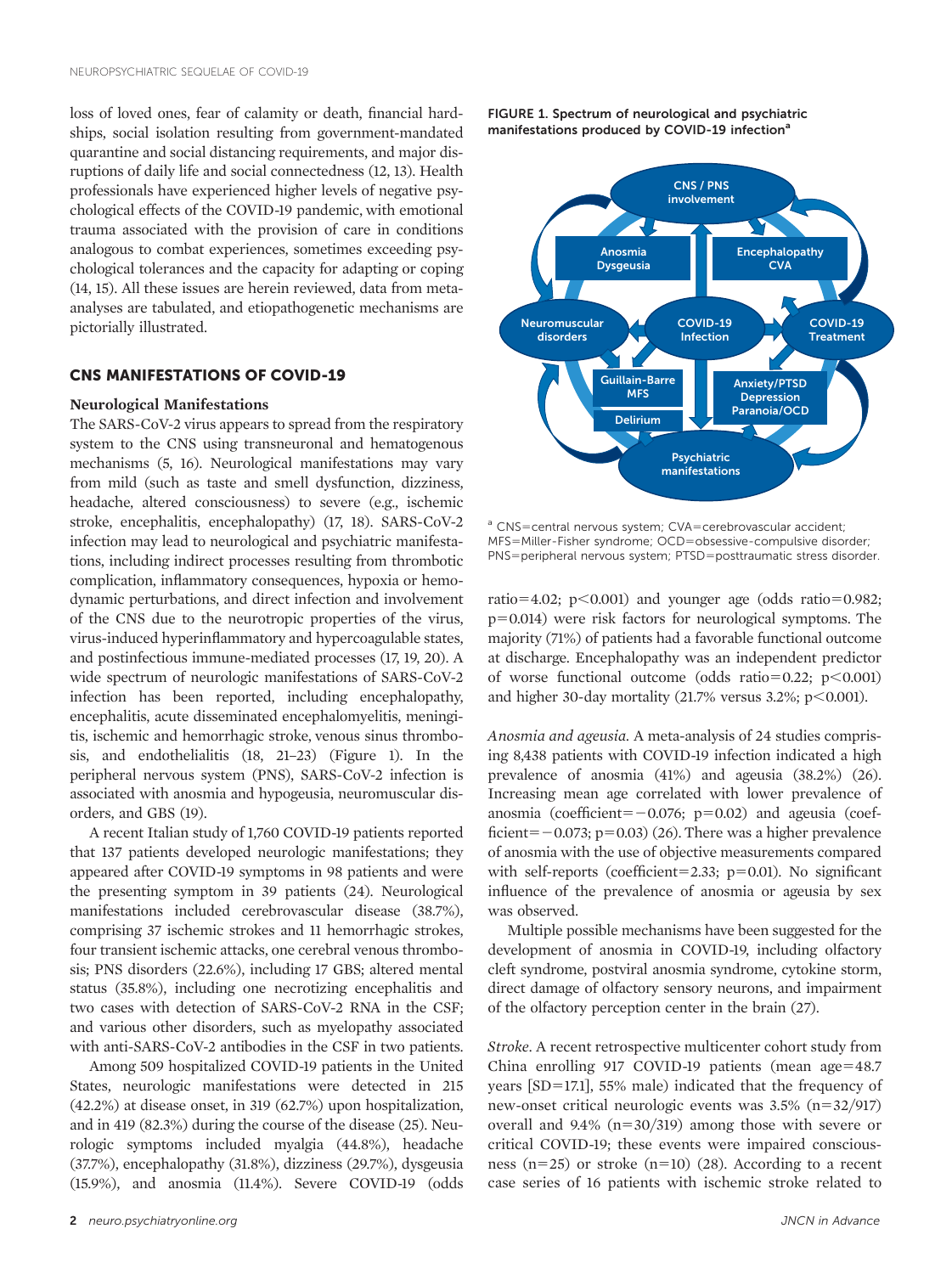COVID-19, ischemic events presented as small vessel occlusions, branch emboli, or large vessel occlusions [\(29\)](#page-12-0). The most common etiology was cryptogenic. Patients with large vessel occlusions tended to be younger and male and had elevated acute inflammatory markers. Another case series of 22 patients (mean age=59.5 years [SD=16.0]; females,  $n=12$ ) with diagnosed COVID-19 and acute cerebrovascular pathologies included 17 cases of acute ischemic stroke, three cases of aneurysm rupture, and two cases of sinus thrombosis [\(30\)](#page-12-0). Of the stroke and sinus thrombosis patients, 16 (84.2%) underwent a mechanical thrombectomy procedure. A favorable thrombolysis in cerebral infarction score was achieved in all patients. Of the 16 patients who underwent a mechanical thrombectomy, five (31.3%) succumbed. Of all patients  $(N=22)$ , three  $(13.6%)$  developed hemorrhagic conversion requiring decompressive surgery; 11 (50%) patients had a poor functional status (modified Rankin score, 3–6) at discharge, and the total mortality incidence was 8/22 (36.4%). The authors concluded that despite timely intervention and favorable reperfusion, the mortality rate in COVID-19 patients with large vessel occlusion was high. This group was characterized by younger age, involvement of both the arterial and venous vasculature, multivessel involvement, and complicated procedures due to the clot consistency and burden.

According to a multicenter, multinational observational study among 17,799 COVID-19 patients, stroke occurred in 156 (0.9%): 123 (79%) were ischemic, 27 (17%) were intracerebral/subarachnoid hemorrhages, and six (4%) were cerebral sinus thromboses ([31\)](#page-12-0). Subsequent stroke risks calculated with meta-analyses under low to moderate heterogeneity were 0.5% among all centers in all countries and 0.7% among countries with higher health expenditures. The need for mechanical ventilation (odds ratio=1.9,  $p=0.03$ ) and the presence of ischemic heart disease (odds ratio=2.5,  $p=0.006$ ) were predictive of stroke.

A recent report from Italy on 1,760 COVID-19 patients indicated that 137 developed neurologic manifestations; in 98 patients, neurological manifestations appeared after other COVID-19 symptoms, whereas neurological manifestations were the presenting symptoms in 39 patients [\(24\)](#page-12-0). Neurological manifestations included, among others, cerebrovascular disease (38.7%), comprising 37 ischemic and 11 hemorrhagic strokes; four transient ischemic attacks; and one cerebral venous thrombosis. A recent U.K.-wide surveillance report on the neurological and neuropsychiatric complications of COVID-19 in 125 patients showed that 77 (62%) patients presented with stroke, of whom 57 (74%) suffered an ischemic stroke, nine (12%) an intracerebral hemorrhage, and one (1%) CNS vasculitis ([11\)](#page-12-0).

Epilepsy. A recent study of 30 patients with diagnosis of epilepsy and COVID-19 indicated that 13 patients (43.4%) had new-onset epileptic seizure without epilepsy history; these patients suffered more severe or critical COVID-19, which led to a worse prognosis ([32\)](#page-12-0). It has been suggested that a severe COVID-19 disease course and advanced disease stages

can result in hypoxic encephalopathy, cerebrovascular events, and cytokine storm, which may trigger the development of acute seizures [\(33\)](#page-12-0). It has also been suggested that proinflammatory cytokines can cause blood-brain barrier disruption, increase glutamate and aspartate and reduce GABA levels, impair the function of ion channels, and thus lead to an increase in neuronal excitability with consequent epilepsy [\(34\)](#page-12-0). On the other hand, secondary seizure is a well-known consequence of stroke, electrolyte and metabolic imbalance, hypoxia, fever, increased oxidative stress, and mitochondrial dysfunction in general; the occurrence of such seizures among persons with COVID-19 therefore may not be directly related to this condition.

Indeed, another study from China enrolling 304 people with COVID-19 (of whom 108 had severe illness and none had a known history of epilepsy), neither acute symptomatic seizures nor status epilepticus were observed ([35\)](#page-12-0).Two people had seizure-like symptoms during hospitalization due to acute stress reaction and hypocalcemia; 84 (27%) had brain insults or metabolic imbalances during the disease course known to increase the risk of seizures, albeit with no occurring seizures. The authors concluded that there was no evidence for increased risk of seizures in patients with COVID-19.

GBS and other neuromuscular disorders. A recent review of seven studies reported 11 cases of GBS (acute idiopathic polyneuritis; mean age=61.54 years  $[SD=14.18]$ ) developing at a mean of 8 days [\(36\)](#page-12-0). Among nine of 11 patients undergoing lumbar puncture, albuminocytological dissociation on CSF analysis was found in eight patients while normal protein and no cells was observed in only one patient. Two patients had MRI evidence of caudal nerve root enhancement, while one patient had bilateral facial nerve enhancement. Among 10 out of 11 patients who had an electrodiagnostic study, six patients had demyelinating patterns. Three patients had acute sensory motor axonal neuropathy, and one had acute motor axonal neuropathy. All 11 patients received intravenous immunoglobulin in combination with antivirals, antibiotics, and immunosuppressive agents. One patient succumbed to the disease. Persistence or worsening of symptoms was reported in two patients. One patient had complete neurological recovery, while the other four patients had improvement of symptoms with decreased weakness. One patient had hemodynamic changes with severe drug-resistant hypertension, suggesting possible autonomic nervous system involvement. Four out of 11 patients developed neuromuscular respiratory failure. One patient developed respiratory failure 3 days from the onset of neurological symptoms, one at 2 weeks, and two at 1 month after onset of neurological symptoms.

Another recent report included 42 patients with GBS associated with SARS-CoV-2 infection [\(37](#page-12-0)). Median time between COVID-19 and GBS onset in 36 patients was 11.5 days (interquartile range, 7.7–16). The most common clinical features were limb weakness (76.2%), hyporeflexia (80.9%), sensory disturbances (66.7%), and facial palsy (38.1%). Dysautonomia occurred in 19% and respiratory failure in 33.3%; 40.5% of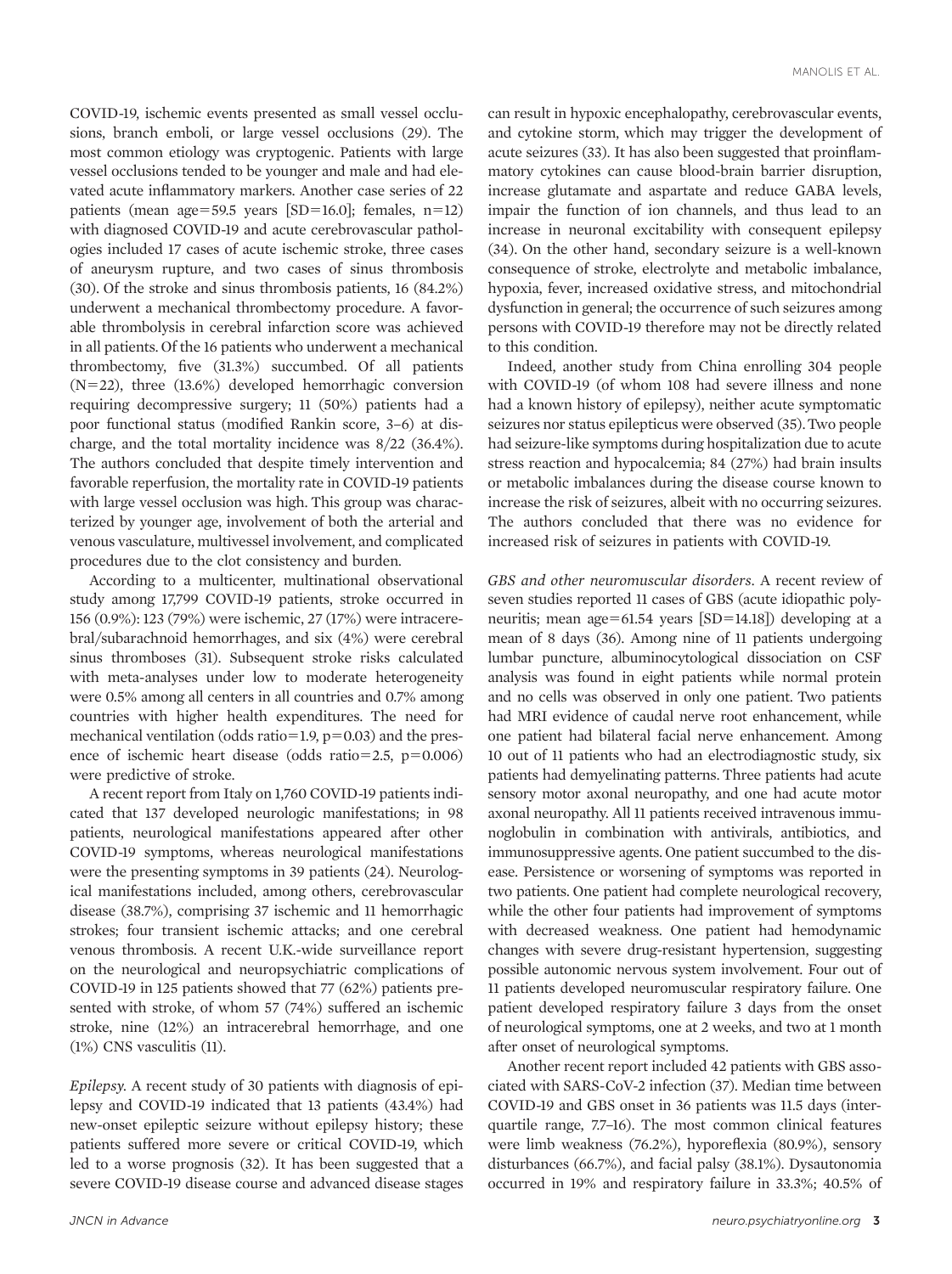patients were admitted in the ICU. Electrodiagnosis was demyelinating in 80.5%. Treatment included intravenous immunoglobulin or plasma exchange (92.8%) with definite improvement or recovery at short-term follow-up in 62.1% of patients.

A review of 14 papers reporting 18 patients with GBS associated with COVID-19 indicated that the interval between the onset of symptoms of COVID-19 and the first symptoms of GBS ranged from  $-8$  to 24 days (mean=9 days; median=10 days) [\(38](#page-12-0)). Most of the patients had a typical GBS clinical form predominantly with a demyelinating electrophysiological subtype. Mechanical ventilation was necessary in eight (44%) patients. Two (11%) patients died. Another review of 62 COVID-19 patients with polyradiculitis reported in 48 articles indicated a delay between onset of COVID-19 and GBS ranging from 3 to 33 days [\(39](#page-12-0)). A total of 42 patients were diagnosed with acute inflammatory demyelinating polyneuropathy, six with acute motor axonal neuropathy, five with Miller-Fisher syndrome, and three with acute motor sensory axonal neuropathy. However, SARS-CoV-2 in the CSF was not detected in any of these patients. Intravenous immunoglobulin was given to 50 patients; eight received plasmapheresis, and two received steroids. Eighteen patients required artificial ventilation, 24 recovered completely, and 23 recovered partially. Two patients died.

The Miller-Fisher variant of GBS, which presents with abnormal muscle coordination, paralysis of the eye muscles, and absence of the tendon reflexes (triad of areflexia, ataxia, and ophthalmoplegia), was also recently reported in another two cases of COVID-19 infection who finally sustained complete neurologic recovery [\(40](#page-12-0)).

Apart from olfactory and gustatory dysfunction, now accepted as an early manifestation of COVID-19 infection, isolated oculomotor, trochlear, and facial nerve involvement has also been described ([41](#page-12-0)). Increasing numbers of reports of GBS secondary to COVID-19 are being published. Myalgia is described among the common symptoms of COVID-19, with its duration related to the severity of COVID-19 disease. Few patients with myositis or rhabdomyolysis have been reported as having severe respiratory complications related to COVID-19. A few patients with myasthenia gravis showed exacerbation of their disease after contracting COVID-19; most of these patients recovered with either intravenous immunoglobulins or steroids.

## Neuropsychiatric Sequelae of COVID-19

Encephalopathy or delirium. According to a case series of four patients  $(\geq 60$  years old) of COVID-19-related encephalopathy, patients presented within 0–12 days with various degrees of new-onset cognitive impairment, with predominant frontal lobe impairment: two had cerebellar syndrome, one had myoclonus, one had psychiatric manifestations, and one had status epilepticus ([23\)](#page-12-0). No patient had features of encephalitis on MRI or significant CSF abnormalities. Polymerase chain reaction for COVID-19 in the CSF was negative for all patients. All patients

presented with a consistent brain fluorodeoxyglucose positron emission tomography CT pattern of abnormalities with frontal hypometabolism and cerebellar hypermetabolism. All patients improved after immunotherapy.

Another case series reported five patients (mean  $age=66.8$ ) years [SD=7.8]) who developed encephalopathy after a mean of 12.6 days since the onset of COVID-19 symptoms ([7](#page-11-0)). Neurological manifestations included impaired consciousness, agitation, delirium, and pyramidal and extrapyramidal signs; the electroencephalogram showed diffuse slowing in all patients and brain MRI displayed nonspecific findings, while CSF analysis was nonrevealing. Patient recovery was hastened with use of intravenous immunoglobulin (at 0.4 g/kg/day). The authors concluded that intravenous immunoglobulin may represent a safe and effective treatment for COVID-19 associated encephalopathy, with clinical efficacy driven by the anti-inflammatory (anticytokine) action of intravenous immunoglobulin.

In a study of 509 hospitalized COVID-19 patients in whom neurologic manifestations were detected (82.3%) during the course of the disease, encephalopathy (observed in 31.8% of patients) was an independent predictor of worse functional outcome (odds ratio=0.22;  $p<0.001$ ) and higher 30-day mortality (21.7% versus 3.2%;  $p<0.001$ ) [\(25\)](#page-12-0).

COVID-19 may cause delirium in a significant proportion of patients in the acute stage [\(8,](#page-11-0) [42\)](#page-12-0). A case series was recently reported of four patients, each of whom manifested delirium as a result of COVID-19 infection [\(43\)](#page-12-0). A review of the clinical records of 852 patients admitted for suspected COVID-19 pneumonia indicated that 94 patients (11%) developed delirium during their stay [\(42\)](#page-12-0). These were older patients (median age=82; p $<$ 0.001), who had more neuropsychiatric comorbidities and worse respiratory status at baseline. A higher mortality occurred in patients with delirium (57% versus 30%), although this association was not independent of age and respiratory parameters.

In a meta-analysis of 65 peer-reviewed studies assessing acute and chronic sequelae of coronavirus infections, data from patients with COVID-19 were examined that supported a diagnosis of delirium (acute confusional state in 26 out of 40 ICU patients [65%] and agitation in 40 out of 58 ICU patients [69%] in one study and altered consciousness in 17 out of 82 patients [21%] who subsequently died in another study) ([8\)](#page-11-0). This meta-analysis also included two reports of hypoxic encephalopathy and one report of encephalitis [\(8](#page-11-0)). In a more recent review of 229 studies reporting on prevalence, pathoetiology, or management of delirium in adults with COVID-19, delirium affected  $>50\%$  of all patients with COVID-19 who were admitted to the ICU [\(44](#page-12-0)). The etiology of COVID-19 delirium was deemed multifactorial, with some evidence of direct brain effect.

Neuropsychiatric symptoms and syndromes. CNS infection combined with environmental stress caused by pandemic fear, social and financial restrictions, and ICU monitoring may result in the development of neuropsychiatric symptoms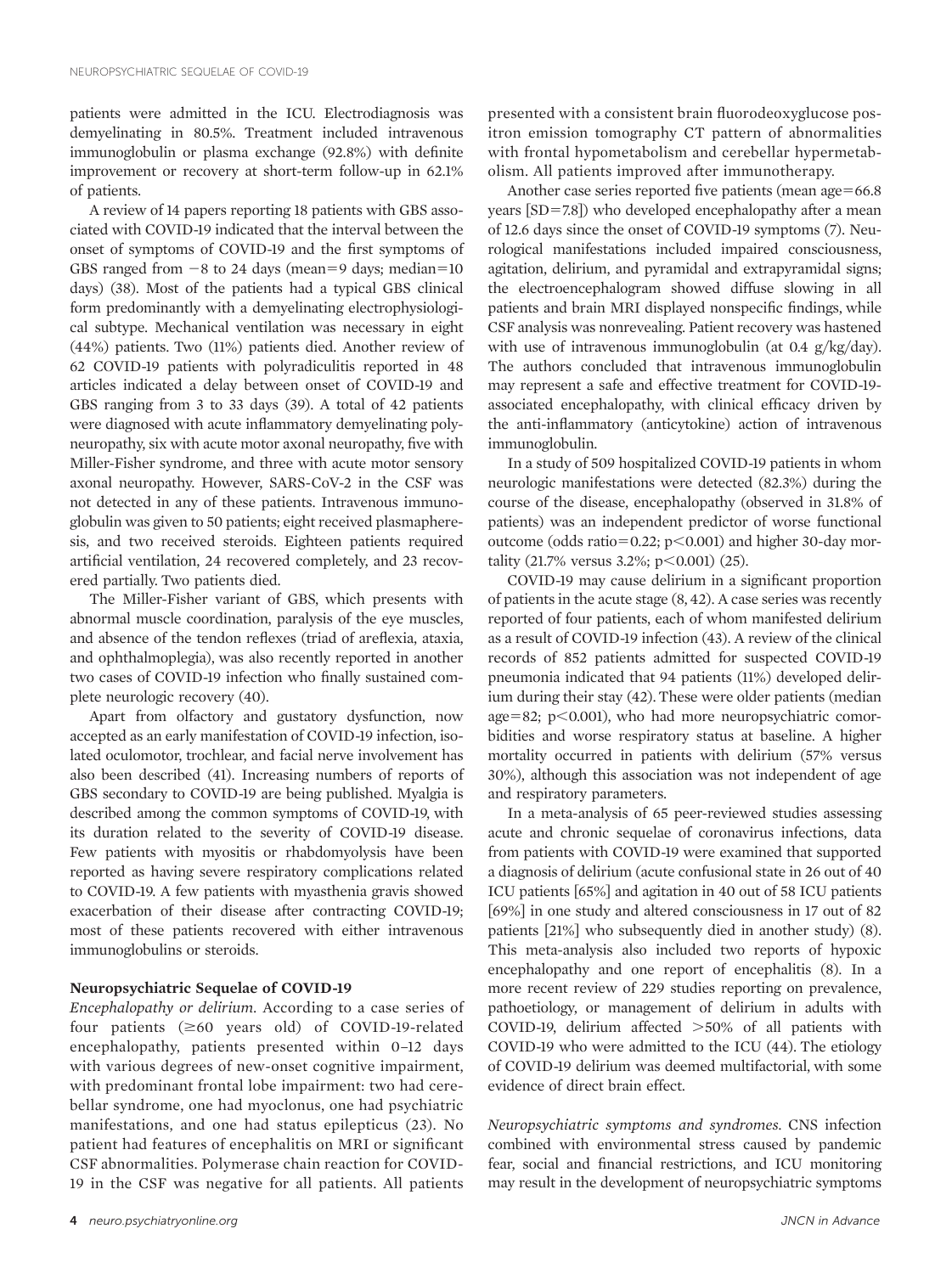or syndromes, including depressive symptoms or episodes, manic or hypomanic symptoms or episodes, psychotic symptoms, obsessive-compulsive symptoms, and posttraumatic stress ([45](#page-12-0)). Patients with prior psychiatric disorders may be particularly vulnerable to exacerbations of their psychiatric conditions by COVID-19.

In regard to depression during the COVID-19 pandemic, a meta-analysis of 12 studies showed prevalence rates of depression ranging from 7.45% to 48.30% [\(46\)](#page-12-0). The pooled prevalence of depression was 25%, with significant heterogeneity between studies ( $I^2$ =99.60%, p<0.001). The authors concluded that compared with a global estimated prevalence of depression of 3.44% in 2017, a pooled prevalence of 25% appears to be sevenfold higher, thus suggesting an important effect of the COVID-19 outbreak on people's mental health. Similarly, another meta-analysis of 12 studies examining the effect of COVID-19 on mental health and well-being in 27,475 subjects showed that the incidence of depression was 28%; the incidence of anxiety was 25% ([47\)](#page-12-0). According to data from two independent longitudinal cohort studies, depression during COVID-19 was similar to prepandemic levels in the young cohort in one study, but those experiencing anxiety almost doubled during COVID-19 (24% versus 13%) [\(48\)](#page-12-0). In both studies, anxiety and depression during COVID-19 was greater in younger members, in women, in those with pre-existing mental or physical health conditions, and in individuals with adverse socioeconomic status, even when controlling for prepandemic anxiety and depression.

Case reports and case series indicate that COVID-19 infection may increase the risk for psychosis [\(49,](#page-12-0) [50](#page-13-0)). A 52-year-old man with COVID-19 infection with no previous psychiatric history was reported to have developed severe paranoia, which led to a suicide attempt requiring electroconvulsive therapy in addition to antipsychotic drug therapy [\(49](#page-12-0)). A 36 year-old woman without prior psychiatric history who was diagnosed with COVID-19 infection was also reported to have developed rapidly progressive change in her behavior, with prominent persecutory delusions and associated insomnia, requiring antipsychotic drug therapy [\(51](#page-13-0)). Another case of psychosis was described in a 55-year-old woman with fullblown COVID-19 infection who developed paranoid delusions requiring antipsychotic drug treatment; the psychotic episode lasted for approximately 40 days [\(52\)](#page-13-0). Another patient, a 41 year-old man, with confirmed COVID-19 infection presented with features consistent with acute mania; he was treated with antipsychotics and anxiolytics ([53\)](#page-13-0).

A recent case series of 10 COVID-19 patients was reported where patients presented with psychotic symptoms in the absence of a previous history of psychosis [\(50\)](#page-13-0). Nine of these cases presented with psychotic symptoms at least 2 weeks after the first symptoms of COVID-19 infection while receiving pharmacological treatment. Structured delusions mixed with features of confusion were the most frequent psychotic symptoms.

A review of 13 studies examining the incidence of psychosis observed during periods of viral epidemics/pandemics (COVID-19, two studies) indicated an increased risk of

psychosis in people exposed to a virus during an epidemic or pandemic; 0.9% of people exposed developed psychosis and 4% developed psychotic symptoms (i.e., hallucinations or delusions), contrasting with a median incident rate of 15.2 per 100,000 in the general population [\(54, 55\)](#page-13-0). One aspect of this problem relates to new cases of psychosis, mostly observed in an older age group, associated with exposure to the psychosocial stress of COVID-19; another aspect relates to a possible virus-induced psychosis [\(54\)](#page-13-0). Of course, one should keep in mind that COVID-19-related therapy (e.g., steroids) may be responsible for some of the psychiatric problems noted in these patients (see further discussion below) [\(8\)](#page-11-0).

Even mild COVID-19 disease may confer significant psychological distress and neuropsychiatric symptoms. A study investigated the mental status and inflammatory markers of 103 COVID-19 patients hospitalized with mild symptoms and compared them with those of 103 matched control subjects who were COVID-19 negative. COVID-19 patients, when compared with non-COVID control subjects, manifested higher levels of depression  $(p<0.001)$ , anxiety ( $p$ <0.001), and posttraumatic stress ( $p$ <0.001) [\(56\)](#page-13-0). Female patients showed higher scores compared with male patients and all control subjects. Levels of C-reactive protein correlated positively with the depression score. Qualitative analysis showed similar results regarding negative feelings, such as fear, guilt, and helplessness. Stigma and uncertainty of viral disease progression were two main concerns expressed by COVID-19 patients.

Maladaptive coping styles. The COVID-19 pandemic is a source of persistent and prolonged stress ([57](#page-13-0)). The pandemic has triggered various maladaptive coping styles, including coronaphobia, obsessional cleaning and sanitization, denial or trivialization of symptoms of other illnesses, avoidance of or delayed visits to the emergency room, postponement of scheduled medical procedures, sociophobia, high levels of neuroticism with neurotic reactions at home and at work, lower threshold for quarreling, feelings of frustration, anger, and despair. Health workers have felt strained, burned out, and depressed. Stress, grief, bereavement, mourning and posttraumatic stress have afflicted families who have lost loved ones. Quarantines have had a high psychological impact with negative psychological effects, including posttraumatic stress symptoms, confusion, and anger ([58\)](#page-13-0). A review of 13 studies showed increased prevalence of nonpsychotic depression, preanxiety, somatic concerns, alcohol-related disorders, and insomnia in the general population [\(59](#page-13-0)). Psychological symptoms correlated more with physical complaints of fatigue and pain in older adults. Frontline workers reported guilt, stigma, anxiety, and poor sleep quality.

# LATE NEUROPSYCHIATRIC SEQUELAE

Depression, anxiety, fatigue, posttraumatic stress, and other neuropsychiatric syndromes may become chronic problems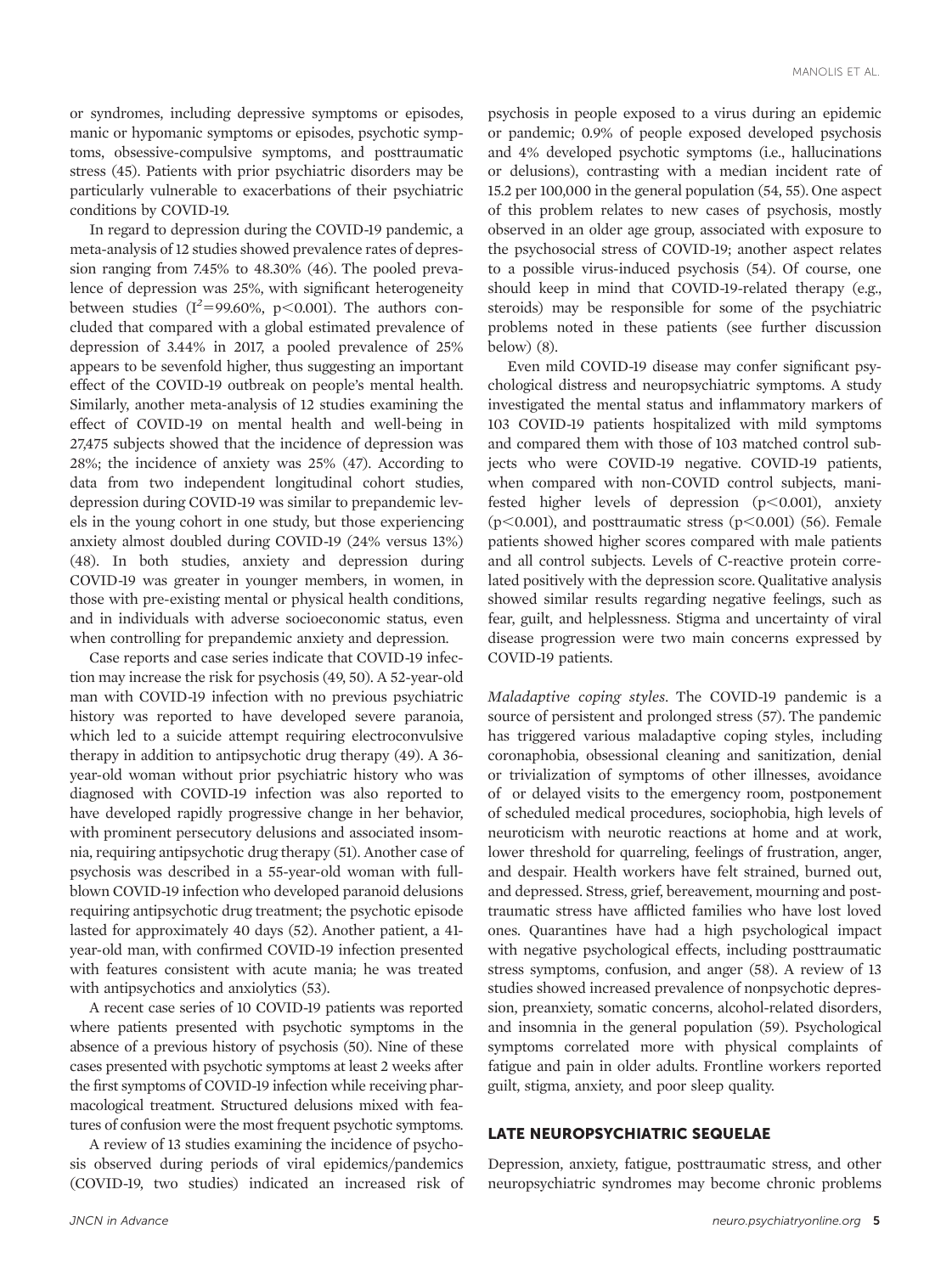after coronavirus infections. According to a meta-analysis of 65 peer-reviewed studies and seven preprints (94% of studies were of low or medium quality) comprising 3,559 coronavirus cases (mean age ranging from 12.2 years to 68 years) over a follow-up time ranging from 60 days to 12 years, during the acute illness, common symptoms among patients admitted to hospital for SARS or MERS included confusion (27.9%), depression (32.6%), anxiety (35.7%), impaired memory (34.1%), and insomnia (41.9%) ([8\)](#page-11-0). Steroid-induced mania and psychosis were reported in 0.7% of patients with SARS in the acute stage in one study. In the postillness stage, depressed mood (10.5%), insomnia (12.1%), anxiety (12.3%), irritability (12.8%), memory impairment (18.9%), fatigue (19.3%), and (in one study) traumatic memories (30.4%) and sleep disorder (100%) were frequently reported. A recent cross-sectional study examining 18 mostly young patients 20–105 days (median, 85 days) after recovery from mild to moderate COVID-19 disease indicated that 14 (78%) patients reported sustained mild cognitive deficits and performed worse in testing for mild cognitive impairment compared with 10 age-matched healthy control subjects [\(60\)](#page-13-0).

## Neurodegenerative/Neuroimmunological Disorders

A study of 40 patients with mild cognitive impairment  $(N=20)$  or mild Alzheimer's disease  $(N=20)$  showed a worsening of neuropsychiatric symptoms during 5 weeks of lockdown, with agitation, apathy, and aberrant motor activity being the most common symptoms ([61](#page-13-0)). An interaction between COVID-19 and neurodegenerative disorders (Parkinson's or Alzheimer's disease) as well as neuroimmunological disorders (multiple sclerosis) has also been postulated [\(62](#page-13-0)).

Neurodegenerative-disease-related dementias may be risk factors for mortality in COVID-19 patients. COVID-19 may either unmask or trigger neurodegeneration, although these remain unproven theoretical concerns. The hippocampus appears to be particularly vulnerable to COVID-19 infection, however, which may interact with COVID-19-associated cognitive impairment and potentially accelerate symptomatic expression of neurodegenerative disorders, if not neurodegeneration itself [\(63](#page-13-0)). Neuropsychiatric symptoms and syndromes produced by SARS-CoV-2 infection and associated psychosocial stressors may worsen the clinical picture and course of these diseases as well.

Similarly, COVID-19 pandemic may exacerbate multiple sclerosis, and patients with multiple sclerosis may be more vulnerable to severe COVID-19 infection, especially older patients and those with previous cardiovascular diseases or with a severe degree of disability [\(64](#page-13-0)[–](#page-13-0)[66\)](#page-13-0). A recent study of 60 patients with multiple sclerosis and 60 healthy control subjects indicated that the pandemic had a significant impact on the psychological status of patients with multiple sclerosis [\(67](#page-13-0)). Compared with the general population, patients with multiple sclerosis presented a higher burden of depressive symptoms and worse sleep quality and perceived an increase in fatigue level.

## META-ANALYSES

Several meta-analyses of studies in patients with COVID-19 or other coronaviruses have reported on neuropsychiatric manifestations [\(Table 1\)](#page-6-0) [\(8](#page-11-0)[–](#page-12-0)[10, 15](#page-12-0), [26](#page-12-0), [44](#page-12-0), [46](#page-12-0), [47,](#page-12-0) [54, 68](#page-13-0)[–](#page-13-0)[74](#page-13-0)). A large meta-analysis of 72 studies comprising 3,559 patients with suspected or confirmed SARS coronavirus, MERS coronavirus, or SARS-CoV-2 indicated that during the acute illness, common neuropsychiatric symptoms included confusion, depressed mood, anxiety, impaired memory, and insomnia [\(8\)](#page-11-0). In the post-illness stage, depression, insomnia, anxiety, irritability, impaired memory, fatigue, traumatic memories, and sleep disorder were frequently reported. When data for patients with COVID-19 were examined, there was evidence for delirium (confusion in 26 [65%] of 40 ICU patients and agitation in 40 [69%] of 58 ICU patients in one study, and altered consciousness in 17 [21%] of 82 patients who subsequently died in another study). At discharge, 15 (33%) of 45 patients with COVID-19 who were assessed had a dysexecutive syndrome in one study. There were also reported two cases of hypoxic encephalopathy and one of encephalitis. As mentioned, a review of 229 studies (77 patient reports, including 37 case reports or series and 40 cohort studies comprising 12,971 patients) indicated that delirium affected  $>50\%$  of all patients with COVID-19 admitted to the ICU (range  $65\% - 79.5\%$ ) [\(44\)](#page-12-0).

A meta-analysis of 41 studies reporting on neurological manifestations in COVID-19 indicated that the most common specific neurological symptoms were olfactory  $(35.7\% - 85.6\%)$  and gustatory  $(33.3\% - 88.8\%)$  disorders, especially in mild cases; GBS and acute inflammation of the brain, spinal cord, and meninges were also repeatedly reported after COVID-19 ([9\)](#page-12-0).

A meta-analysis of 63 studies specified that the following neurological manifestations were observed in descending order of frequency: olfactory or taste disorders (35.6%), myalgia (18.5%), headache (10.7%), acute cerebral vascular disease (8.1%), dizziness (7.9%), altered mental status (7.8%), seizure (1.5%), encephalitis, neuralgia, ataxia, GBS, Miller-Fisher syndrome, intracerebral hemorrhage, polyneuritis cranialis, and dystonic posture [\(68\)](#page-13-0). The authors pointed to the cytokine secretion and bloodstream circulation (viremia) as the most possible routes of COVID-19 into the nervous system.

Another meta-analysis of 33 studies with 7,559 participants, mostly from China, indicated that muscle injury or myalgia was the most common (19.2%) neurologic symptom of COVID-19, followed by headache (10.9%), dizziness (8.7%), nausea with or without vomiting (4.6%), concurrent cerebrovascular disease (4.4%), and impaired consciousness (3.8%). Underlying cerebrovascular disease was found in 8.5% of the studies [\(69\)](#page-13-0).

A meta-analysis of 37 studies (12 retrospective, two prospective, and the rest case reports or series) indicated that the most commonly reported neurological manifestations of COVID-19 were myalgia, headache, altered sensorium, hyposmia, and hypogeusia [\(70\)](#page-13-0). Uncommonly, COVID-19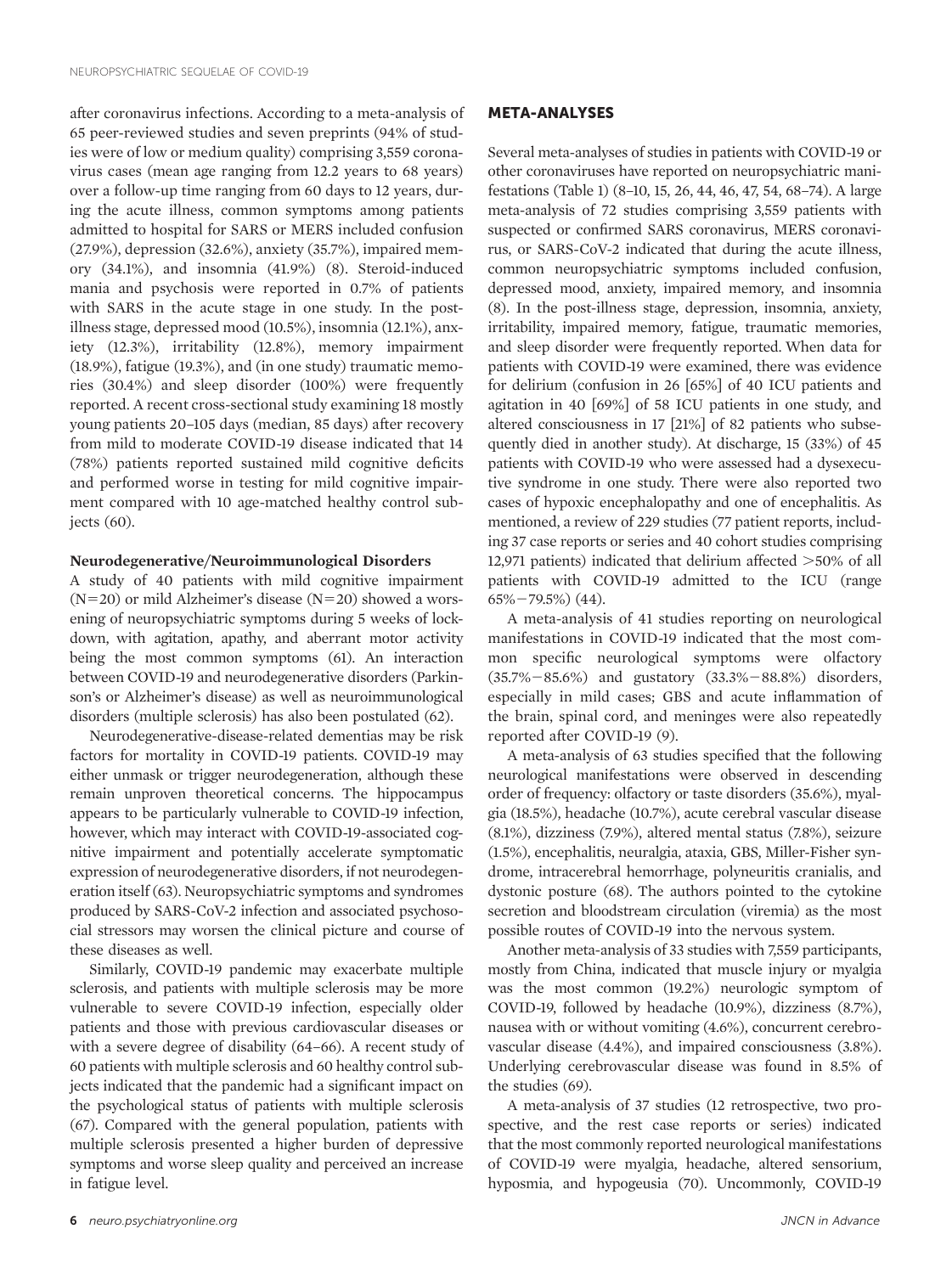<span id="page-6-0"></span>

| TABLE 1. Results of meta-analyses reporting on neuropsychiatric manifestations in COVID-19 patients and individuals without COVID- |  |
|------------------------------------------------------------------------------------------------------------------------------------|--|
| 19 during the pandemic <sup>a</sup>                                                                                                |  |

| Study                  | Number and type of<br>studies                                                                                                                                                                                                                 | <b>Patients</b>                                    | Outcome                                                                                                                                                                                                                                                                                                                                                                                                                           | Comments                                                                                                                                                                                                                                                                                                                                                                                                                                                                                                                                                                                                                                                                                                                                            |
|------------------------|-----------------------------------------------------------------------------------------------------------------------------------------------------------------------------------------------------------------------------------------------|----------------------------------------------------|-----------------------------------------------------------------------------------------------------------------------------------------------------------------------------------------------------------------------------------------------------------------------------------------------------------------------------------------------------------------------------------------------------------------------------------|-----------------------------------------------------------------------------------------------------------------------------------------------------------------------------------------------------------------------------------------------------------------------------------------------------------------------------------------------------------------------------------------------------------------------------------------------------------------------------------------------------------------------------------------------------------------------------------------------------------------------------------------------------------------------------------------------------------------------------------------------------|
| Rogers et al. (8)      | 72 (47 studies involved<br>SARS-CoV, 2,068<br>patients; 13 studies<br>were of MERS-CoV, 515<br>cases; 12 studies<br>described SARS-CoV-2,<br>976 patients; 6,390<br>control subjects)<br>Cohort, cross-sectional,<br>qualitative, case series | 3,559 (patients with SARS,<br>MERS, or SARS-CoV-2) | Patients with COVID-19:<br>delirium: confusion in 26<br>(65%) of 40 ICU patients<br>and agitation in 40 (69%) of<br>58 ICU patients in one<br>study; altered<br>consciousness in 17 (21%)<br>of 82 patients who<br>subsequently died in<br>another study.<br>At discharge:<br>15 (33%) of 45 patients had a<br>dysexecutive syndrome in<br>one study.<br>Two reports of hypoxic<br>encephalopathy.<br>One report of encephalitis. | Patients with SARS or MERS<br>had confusion (27.9%),<br>depressed mood (32.6%),<br>anxiety (35.7%), impaired<br>memory (34.1%), insomnia<br>(41.9%), and steroid-<br>induced mania and<br>psychosis (0.7%). In the<br>postillness stage:<br>depression: 35 (10.5%) of<br>332 patients; insomnia: 34<br>(12.1%) of 280; anxiety: 21<br>(12.3%) of 171; irritability:<br>28 (12.8%) of 218;<br>memory impairment: 44<br>(18.9%) of 233; traumatic<br>memories: 55 (30.4%) of<br>181; sleep disorder: 14<br>(100%) of 14. Point<br>prevalence of PTSD:<br>32.2% (121 of 402 patients<br>from four studies);<br>depression: 14.9% (77 of<br>517 patients from five<br>studies); anxiety disorders:<br>14.8% (42 of 284 patients<br>from three studies). |
| Wang et al. (9)        | 41 (20 reporting<br>unspecific neurological<br>symptoms, 20<br>reporting specific<br>neurological<br>symptoms, and one<br>reporting both; 26 case<br>series, one cohort<br>study, 14 case reports)                                            | 4,700 (patients with<br>COVID-19)                  | Anosmia (35.7%-85.6%) and<br>dysgeusia (33.3%-88.8%),<br>especially in mild cases<br><b>GBS</b><br>Acute inflammation of the<br>brain, spinal cord, and<br>meninges repeatedly<br>reported after COVID-19.                                                                                                                                                                                                                        | Possible underlying<br>mechanisms can include<br>both direct invasion and<br>maladaptive inflammatory<br>responses.                                                                                                                                                                                                                                                                                                                                                                                                                                                                                                                                                                                                                                 |
| Deng et al. (10)       | 31 (28 cross-sectional<br>studies, three cohort<br>studies)                                                                                                                                                                                   | 5,153 (patients with<br>COVID-19)                  | Pooled prevalence of<br>depression: $45\%$ ( $1^2 = 96\%$ );<br>anxiety: 47% ( $I^2 = 97$ %); and<br>insomnia: $34\%$ ( $I^2 = 98\%$ ).                                                                                                                                                                                                                                                                                           | No significant differences in<br>the prevalence estimates<br>between genders;<br>however, the depression<br>and anxiety prevalence<br>estimates varied based on<br>different screening tools.                                                                                                                                                                                                                                                                                                                                                                                                                                                                                                                                                       |
| Agyeman et al.<br>(26) | 24 (five objective<br>assessments, 19 self-<br>reports)                                                                                                                                                                                       | 8,438 (patients with<br>COVID-19)                  | Pooled proportions of<br>patients presenting with<br>olfactory dysfunction (41%)<br>and gustatory dysfunction<br>$(38.2\%)$ .                                                                                                                                                                                                                                                                                                     | Increasing mean age<br>correlated with lower<br>prevalence of olfactory<br>$(coefficient = -0.076)$<br>$p=0.02$ ) and qustatory<br>$(coefficient = -0.073)$<br>$p=0.03$ ) dysfunctions.<br>There was a higher<br>prevalence of olfactory<br>dysfunctions with the use<br>of objective<br>measurements compared<br>with self-reports<br>$(coefficient = 2.33)$<br>$p = 0.01$ ).<br>No significant influence of<br>sex.                                                                                                                                                                                                                                                                                                                               |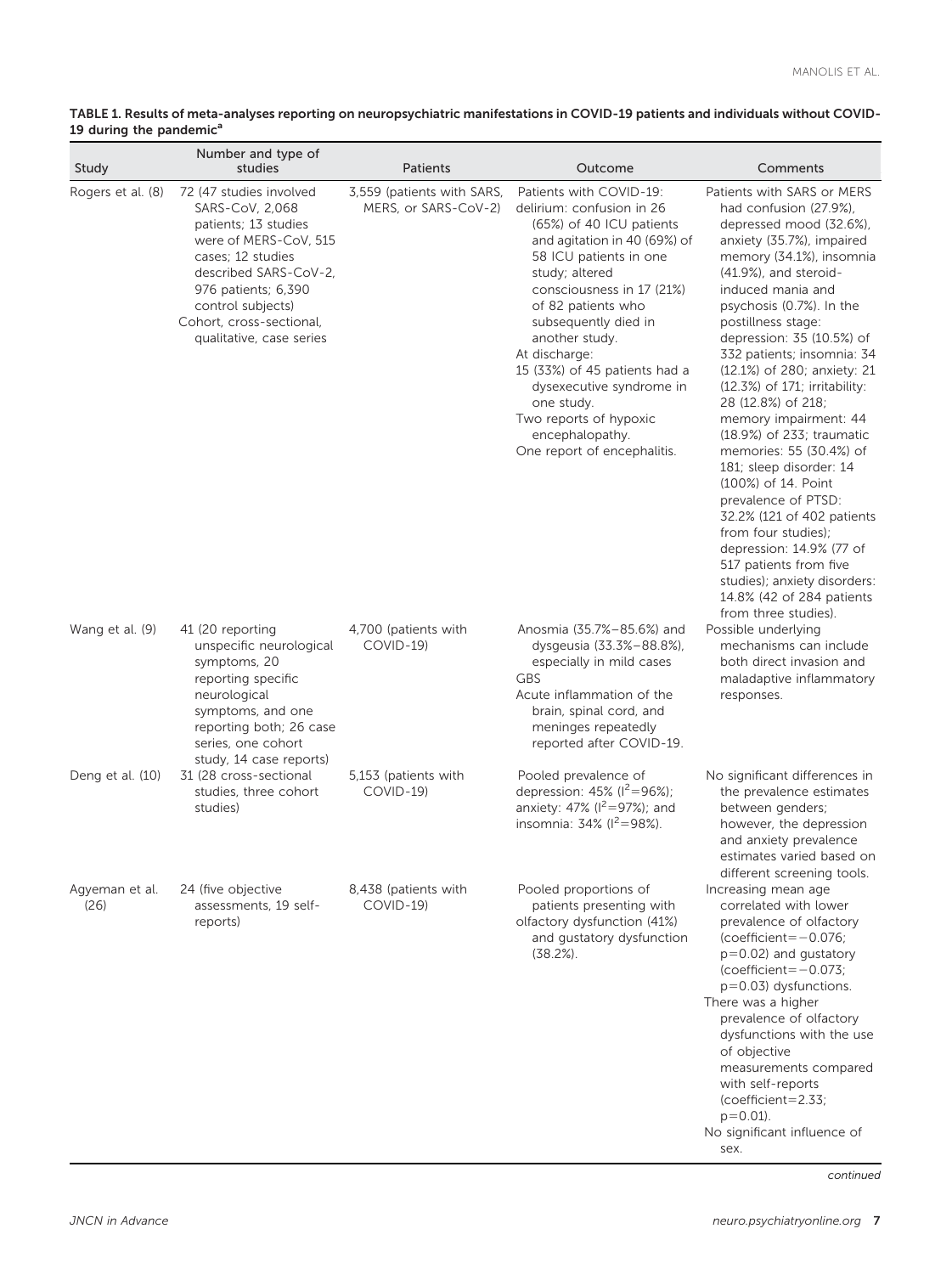## TABLE 1., continued

| Study                               | Number and type of<br>studies                                                                                                                                                    | Patients                                                                                           | Outcome                                                                                                                                                                                                                                                                                             | Comments                                                                                                                                                                                                                                                                                                                                                                                                                                                                                                                                             |
|-------------------------------------|----------------------------------------------------------------------------------------------------------------------------------------------------------------------------------|----------------------------------------------------------------------------------------------------|-----------------------------------------------------------------------------------------------------------------------------------------------------------------------------------------------------------------------------------------------------------------------------------------------------|------------------------------------------------------------------------------------------------------------------------------------------------------------------------------------------------------------------------------------------------------------------------------------------------------------------------------------------------------------------------------------------------------------------------------------------------------------------------------------------------------------------------------------------------------|
| Hawkins et al.<br>(44)              | 229 studies/77 patient<br>reports (37 case reports<br>and case series, 40<br>observational cohort<br>studies)                                                                    | 12,971 (patients with<br>COVID-19)                                                                 | Delirium affected >50% of all<br>patients with COVID-19<br>admitted to ICU (range:<br>$65\% - 79.5\%$ ).                                                                                                                                                                                            | Higher rates were reported<br>in those with severe<br>respiratory disease<br>(disorder of<br>consciousness: 38.9%<br>versus 7.2%; OR=8.18;<br>acute confusional<br>syndrome: 14.9% versus<br>3.9%; OR=4.31; p<0.001;<br>confusion: 18.5% versus<br>0%; $p<0.01$ ; impaired<br>consciousness: 14.8%<br>versus 2.4%; p<0.001).<br>Similarly, studies of older<br>adults found that<br>significant proportions<br>experienced delirium<br>while hospitalized with<br>COVID-19, often<br>associated with age and<br>frailty, ranging from 29%<br>to 40%. |
| Tsai et al. (68)                    | 50 (11 cohort studies, 11<br>case series, 28 case<br>reports)                                                                                                                    | 1,326 (patients with<br>COVID-19)                                                                  | Olfactory/taste disorders:<br>35.6%<br>Myalgia: 18.5%<br>Headache: 10.7%<br>Acute CVA: 8.1%<br>Dizziness: 7.9%<br>Altered mental status: 7.8%<br>Seizure: 1.5%.                                                                                                                                     | Other manifestations (case<br>reports): encephalitis,<br>neuralgia, ataxia, GBS,<br>Miller-Fisher syndrome,<br>intracerebral hemorrhage,<br>polyneuritis cranialis, and<br>dystonic posture.                                                                                                                                                                                                                                                                                                                                                         |
|                                     | Brown et al. (54) 14 (five cross-sectional<br>studies, one survey, one<br>cohort study, one case<br>series, two case reports,<br>three chart reviews,<br>one service evaluation) | 14,465 (one cohort chart<br>review: 13,783<br>psychiatric patients and<br>35,909 control patients) | 0.9%-4% incident cases of<br>psychosis in people<br>infected with COVID-19.                                                                                                                                                                                                                         | Likely associated with<br>steroid or viral exposure,<br>pre-existing vulnerability,<br>and psychosocial stress.                                                                                                                                                                                                                                                                                                                                                                                                                                      |
| <b>Bueno-Notivol</b><br>et al. (46) | 12 (online questionnaires)                                                                                                                                                       | 600-7,236 (non-COVID<br>individuals)                                                               | Depression: prevalence rates<br>of 7.45%-48.30%;<br>pooled prevalence of<br>depression was 25%, with<br>significant heterogeneity<br>between studies<br>$(I^2=99.60\%, p<0.001)$ .                                                                                                                  | Compared with a global<br>estimated prevalence of<br>depression of 3.44% in<br>2017, a pooled prevalence<br>of 25% is 7 times higher,<br>thus suggesting an<br>important impact of the<br>COVID-19 outbreak on<br>people's mental health.                                                                                                                                                                                                                                                                                                            |
| Ren et al. (47)                     | 12 (cross-sectional<br>studies)                                                                                                                                                  | 27,475 (21,377 general<br>public/6,098 health<br>care professionals)                               | Incidence of<br>anxiety (25%; 95%<br>$CI = 0.19 - 0.32$ ) and<br>depression (28%; 95%<br>$CI = 0.17 - 0.38$ ).                                                                                                                                                                                      | Significant heterogeneity<br>was detected across<br>studies regarding these<br>incidence estimates<br>$(I^2=99.4\%).$                                                                                                                                                                                                                                                                                                                                                                                                                                |
| Pinzon et al.<br>(69)               | 33 (19 cohort studies, 10<br>retrospective case<br>series or cross-<br>sectional studies, four<br>case reports)                                                                  | 7,559 (patients with<br>COVID-19)                                                                  | Muscle injury or myalgia was<br>the most common (19.2%)<br>neurologic symptom of<br>COVID-19, followed by<br>headache (10.9%),<br>dizziness (8.7%).<br>nausea with or without<br>vomiting $(4.6\%)$ ,<br>concurrent cerebro-vascular<br>disease (4.4%), and<br>impaired consciousness<br>$(3.8\%).$ | Most of the included studies<br>were from China:<br>29 (88%).<br>Underlying cerebrovascular<br>disease was found in 8.5%<br>of the studies.                                                                                                                                                                                                                                                                                                                                                                                                          |

8 [neuro.psychiatryonline.org](http://neuro.psychiatryonline.org) **Secure 2018** neuro.psychiatryonline.org

continued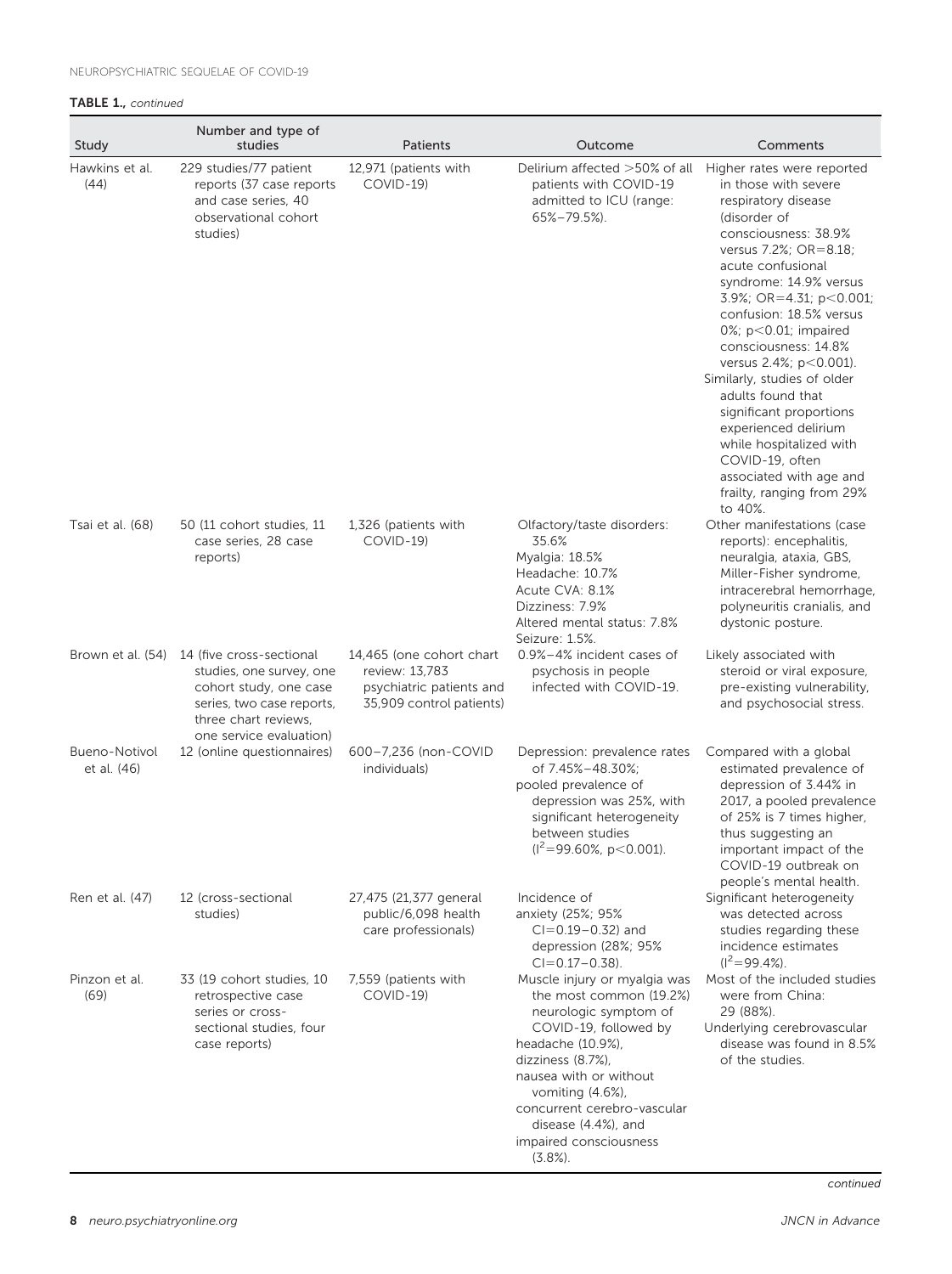TABLE 1., continued

| Study                    | Number and type of<br>studies                                                                                            | Patients                                      | Outcome                                                                                                                                                                                                                                                                                                                                                                                                                                                                            | Comments                                                                                                                                                                                                                                                                                                                                                                                                                                               |
|--------------------------|--------------------------------------------------------------------------------------------------------------------------|-----------------------------------------------|------------------------------------------------------------------------------------------------------------------------------------------------------------------------------------------------------------------------------------------------------------------------------------------------------------------------------------------------------------------------------------------------------------------------------------------------------------------------------------|--------------------------------------------------------------------------------------------------------------------------------------------------------------------------------------------------------------------------------------------------------------------------------------------------------------------------------------------------------------------------------------------------------------------------------------------------------|
| Nepal et al. (70)        | 37 (12 retrospective<br>studies, two<br>prospective studies, 23<br>case reports/series)                                  | 2,647 (patients with<br>COVID-19)             | The most commonly<br>reported neurological<br>manifestations of<br>COVID-19 were myalgia<br>$(11% - 44%)$ , headache<br>(7%-14%), altered<br>sensorium (7%-9%), and<br>hyposmia/hypogeusia<br>$(5\% - 6\%)$ .                                                                                                                                                                                                                                                                      | Uncommonly, COVID-19<br>can also present with CNS<br>manifestations, such as<br>ischemic stroke.<br>intracerebral hemorrhage,<br>encephalo-myelitis, and<br>acute myelitis;<br>PNS manifestations, such as<br>GBS and Bell's<br>palsy; and<br>skeletal muscle<br>manifestations, such as<br>rhabdomyolysis.                                                                                                                                            |
| Collantes et al.<br>(71) | 49 (one prospective study,<br>35 retrospective<br>studies, 13 case reports/<br>series)                                   | 6,335 (patients with<br>COVID-19)             | Proportional point estimates<br>$(95\% \text{ Cl})$ :<br>Headache: 0.12 (0.10-0.14;<br>$1^2$ = 77%):<br>Dizziness: 0.08; (0.05-0.12;<br>$1^2 = 82\%)$<br>Headache plus dizziness:<br>0.09 (0.06-0.13; $I^2=0\%$ );<br>Nausea: 0.07 (0.04-0.11;<br>$1^2$ = 79%);<br>Vomiting: 0.05 (0.03-0.08;<br>$1^2$ = 74%):<br>Nausea plus vomiting: 0.06<br>$(0.03 - 0.11; 1^2 = 83\%)$ ;<br>Confusion: 0.05 (0.02-0.14;<br>$I^2 = 86\%$ ; and<br>Myalgia: 0.21 (0.18-0.25;<br>$I^2 = 85\%$ ). | The most common<br>neurological complication<br>associated with COVID-19<br>infection was vascular<br>disorders $(n=23)$ .<br>Other associated conditions<br>were encephalopathy<br>$(n=3)$ , encephalitis $(n=1)$ ,<br>oculomotor nerve palsy<br>$(n=1)$ , isolated sudden-<br>onset anosmia $(n=1)$ , GBS<br>$(n=1)$ , and Miller-Fisher<br>syndrome $(n=2)$ .                                                                                       |
| Abdullahi et al.<br>(72) | 60 (review)<br>51 (meta-analysis)<br>(46 cohort or cross-<br>sectional studies, four<br>case series, 10 case<br>reports) | 11,069 (patients with<br>COVID-19)            | Prevalence of neurological/<br>musculoskeletal<br>manifestations<br>was for<br>smell impairment (35%),<br>taste impairment (33%),<br>myalgia (19%),<br>headache (12%),<br>back pain (10%),<br>dizziness (10%),<br>acute cerebrovascular<br>disease<br>$(3%)$ , and<br>impaired consciousness (2%).                                                                                                                                                                                 | The majority (58/60) of the<br>studies had excellent<br>methodological quality.                                                                                                                                                                                                                                                                                                                                                                        |
| Luo et al. (15)          | 62                                                                                                                       | 162.639 (COVID and non-<br>COVID individuals) | Pooled prevalence of<br>anxiety (33%) and<br>depression (28%).<br>Prevalence of anxiety (56%)<br>and depression (55%) was<br>the highest among patients<br>with preexisting conditions<br>and COVID-19 infection,<br>and it was similar between<br>health care workers and<br>the general public.                                                                                                                                                                                  | Studies from China, Italy,<br>Turkey, Spain and Iran<br>reported higher pooled<br>prevalence among<br>healthcare workers than<br>the general public.<br>Common risk factors<br>included being a woman<br>or nurse, having lower<br>socioeconomic status,<br>having high risk of<br>contracting COVID-19,<br>and social isolation.<br>Protective factors included<br>having sufficient medical<br>resources and up-to-date<br>and accurate information, |

continued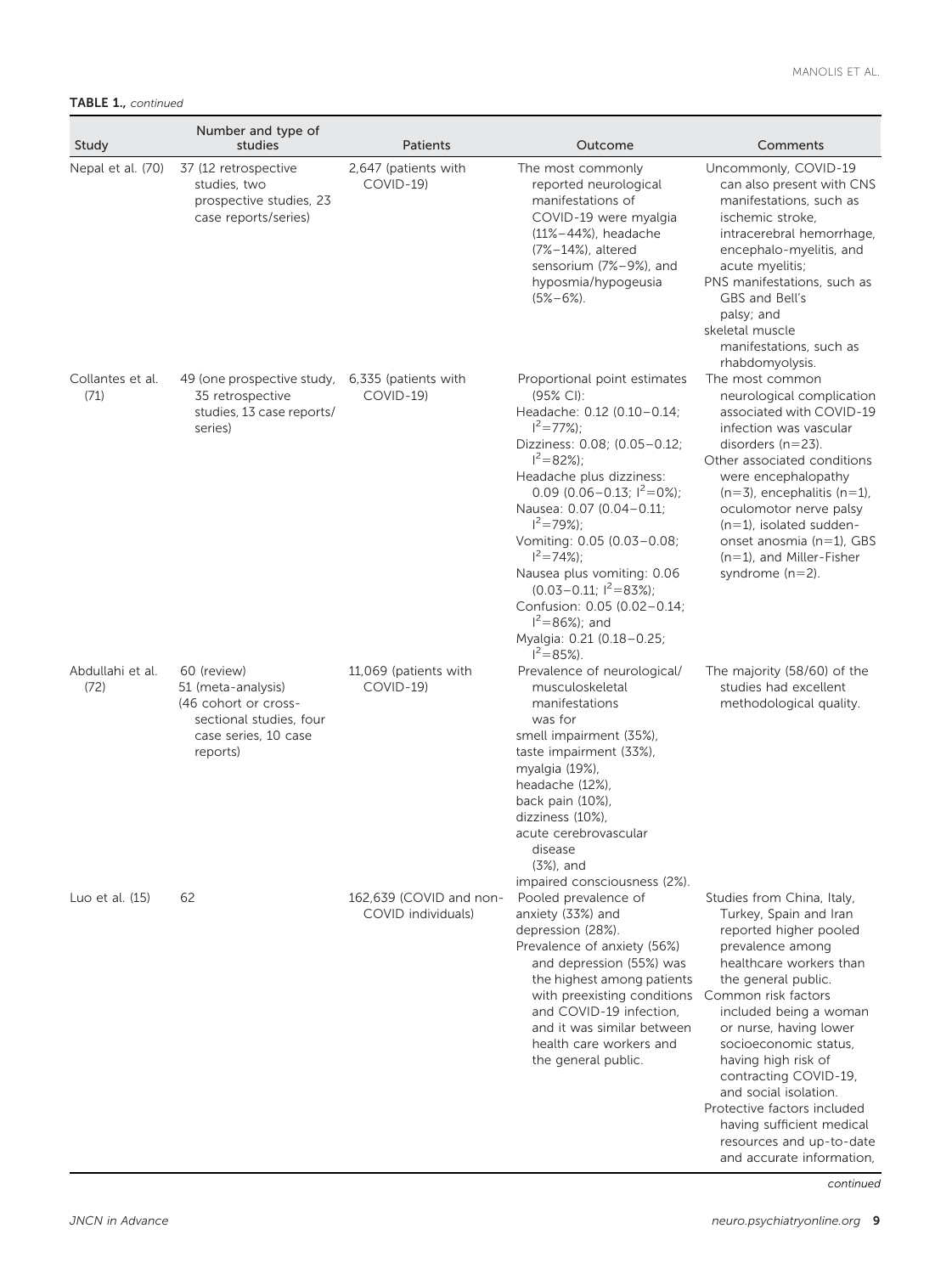#### TABLE 1., continued

| Study             | Number and type of<br>studies                                                                 | Patients                          | Outcome                                                                                                                                                                                                                                                                                  | Comments                                                                                                                                                                                                                               |
|-------------------|-----------------------------------------------------------------------------------------------|-----------------------------------|------------------------------------------------------------------------------------------------------------------------------------------------------------------------------------------------------------------------------------------------------------------------------------------|----------------------------------------------------------------------------------------------------------------------------------------------------------------------------------------------------------------------------------------|
|                   |                                                                                               |                                   |                                                                                                                                                                                                                                                                                          | and taking precautionary<br>measures.                                                                                                                                                                                                  |
| Panda et al. (73) | 26 (21 prospective/<br>retrospective/case<br>series, five case reports)                       | 3,707 (children with<br>COVID-19) | Nonspecific neurological<br>manifestations:<br>headache, myalgia, and<br>fatique (16.7%).<br>Specific neurological<br>complications: 42 children<br>$(1\%)$<br>encephalopathy $(n=25)$ ,<br>seizure $(n=12)$ , and<br>meningeal signs $(n=17)$ .                                         | Rare neurological<br>complications:<br>intracranial hemorrhage,<br>cranial nerve palsy, GBS<br>and vision problems.<br>All children with acute<br>symptomatic seizures<br>survived, suggesting a<br>favorable short-term<br>prognosis. |
| Panda et al. (74) | 15 (cross-sectional studies<br>examining the<br>psychological impact of<br>COVID-19 pandemic) | 22,996 (non-COVID<br>children)    | Anxiety (34.5%),<br>Depression (41.7%),<br>Irritability (42.3%), and<br>Inattention (30.8%).<br>Behavior/psychological state<br>was affected negatively by<br>the pandemic and<br>quarantine (79.4%).<br>Fear of COVID-19 (22.5%);<br>boredom (35.2%); and<br>sleep disturbance (21.3%). | Caregivers developed<br>anxiety (52.3%) and<br>depression (27.4%), while<br>being in isolation with<br>children.                                                                                                                       |

<sup>a</sup> COVID-19=coronavirus 2019 disease; CVA=cerebrovascular accident; GBS=Guillain-Barré syndrome; ICU=intensive care unit; MERS= Middle East respiratory syndrome coronavirus; OR=odds ratio; PNS=peripheral nervous system; PTSD=posttraumatic stress disorder; SARS-CoV2= severe acute respiratory syndrome coronavirus 2.

presented with CNS manifestations such as ischemic stroke, intracerebral hemorrhage, encephalomyelitis, and acute myelitis; PNS manifestations such as GBS and Bell's palsy; and skeletal muscle manifestations such as rhabdomyolysis.

A meta-analysis of 49 studies involving 6,335 COVID-19 cases showed that the most common neurological complications associated with SARS-CoV-2 infection were vascular disorders ( $n=23$ ); other associated conditions were encephalopathy  $(n=3)$ , encephalitis  $(n=1)$ , oculomotor nerve palsy  $(n=1)$ , isolated sudden-onset anosmia  $(n=1)$ , GBS  $(n=1)$ , and Miller-Fisher syndrome  $(n=2)$  ([71\)](#page-13-0). Of the neurologically afflicted patients, 14 survived, seven died, and 12 had unclear outcomes.

A meta-analysis of 51 studies (median or mean age ranging from 24 to 95 years) indicated that the prevalence of neurological and musculoskeletal manifestations was 35% for anosmia, 33% for ageusia, 19% for myalgia, 12% for headache, 10% for back pain, 10% for dizziness, 3% for acute cerebrovascular disease, and 2% for impaired consciousness [\(72](#page-13-0)).

A meta-analysis of 62 studies (162,639 participants from 17 countries), reporting on the psychological and mental impact of COVID-19 among health care workers, the general population, and patients with higher COVID-19 risk, showed that the pooled prevalence of anxiety and depression was 33% and 28%, respectively ([15\)](#page-12-0).The prevalence of anxiety and depression was the highest among patients with pre-existing conditions and SARS-CoV-2 infection (56% and 55%); it was similar between health care workers and the general public. Common risk factors included

10 [neuro.psychiatryonline.org](http://neuro.psychiatryonline.org) and the state of the state of the state of the state of the state of the state of the state of the state of the state of the state of the state of the state of the state of the state of the st

being a woman, being a nurse, having lower socioeconomic status, having high risk of developing COVID-19, and social isolation. Protective factors included having adequate medical resources, having current and accurate information, and taking precautionary measures.

Finally, a meta-analysis of 21 studies or case series and five case reports in 3,707 pediatric COVID-19 patients indicated that headache, myalgia, and fatigue were predominant nonspecific neurological manifestations, noted in 16.7% of cases [\(73\)](#page-13-0). A total of 42 children (1%) were reported with definite neurological complications; more complications were reported in those suffering from a severe illness (encephalopathy, 25; seizure, 12; meningeal signs, 17). Rare neurological complications were intracranial hemorrhage, cranial nerve palsy, GBS, and vision problems. All children with acute symptomatic seizures survived, suggesting a favorable shortterm prognosis.

## NEUROIMAGING

A recent study described the neuroradiological alterations in 167 (4.9%) of 3,404 patients with COVID-19 who presented with neurological signs or symptoms warranting neuroimaging, in whom the most common indications for neuroimaging were delirium (44/167, 26%), focal neurological deficits (37/ 167, 22%), and altered consciousness (34/167, 20%) [\(75](#page-13-0)). Neuroimaging showed abnormalities in 23% of patients, with use of MRI in 20 patients and CT in 18 patients. The most consistent neuroradiological finding was microhemorrhage with a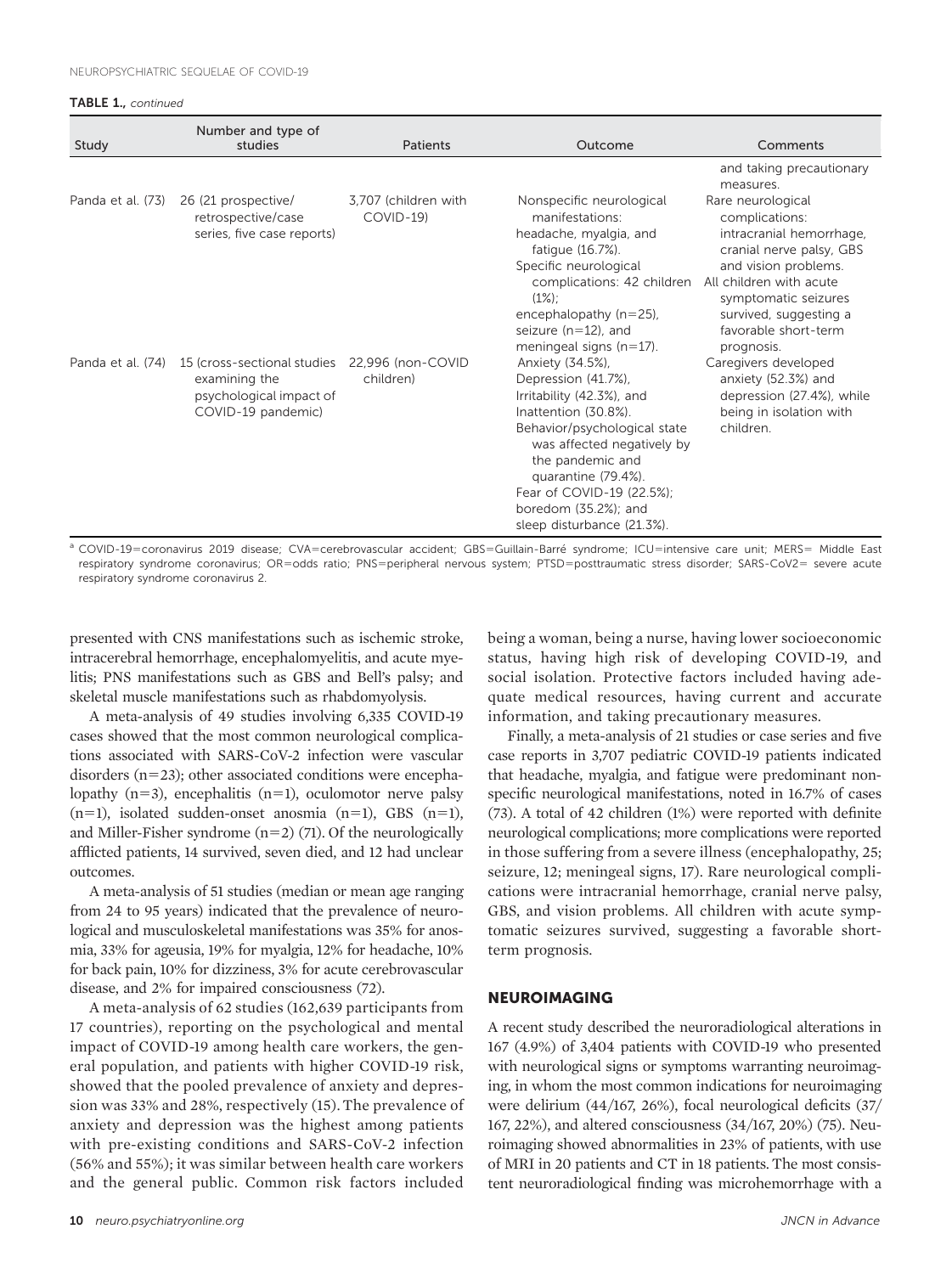<span id="page-10-0"></span>predilection for the splenium of the corpus callosum (12/20, 60%), followed by acute or subacute infarct (5/20, 25%), watershed white matter hyperintensities (4/20, 20%) and susceptibility changes on susceptibility-weighted imaging in the superficial veins (3/20, 15%), acute hemorrhagic necrotizing encephalopathy (2/20, 10%), large parenchymal hemorrhage  $(2/20, 10\%)$ , subarachnoid hemorrhage  $(1/20, 5\%)$ , hypoxicischemic changes (1/20, 5%), and acute disseminated encephalomyelitis-like changes (1/20, 5%). The authors suggested that prolonged hypoxemia, consumption coagulopathy, and endothelial disruption may be the likely underlying pathological mechanisms reflecting disease severity in this particular group.

# NEUROPSYCHIATRIC ADVERSE EFFECTS OF COVID-19 TREATMENT

According to a study investigating adverse events with the use of chloroquine (or hydroxychloroquine) reported to the U.S. Food and Drug Administration Adverse Event Reporting System database between 2012 and 2019, 520 cases (12%) with neuropsychiatric adverse effects were reported among 4,336 case reports with exposure to chloroquine [\(76](#page-13-0)). Specifically, exposure to chloroquine was associated with a significant high reporting of amnesia, delirium, hallucinations, depression, and loss of consciousness. There was no significant high reporting of suicide, psychosis, confusion, and agitation. Importantly, current pharmacovigilance study results did not suggest any potential link between the use of chloroquine and an increased risk of suicide, psychosis, confusion, and agitation, which would be informative during the emergency use of chloroquine for the treatment of COVID-19.

According to a large meta-analysis reporting on neuropsychiatric presentations associated with severe coronavirus infections, steroid-induced mania and psychosis were reported in 13 (0.7%) of 1,744 patients with SARS in the acute stage in one study [\(8\)](#page-11-0).

## HEALTH CARE WORKERS

The COVID-19 pandemic has had apparent psychiatric repercussions in health care workers [\(14\)](#page-12-0). According to a review of seven articles  $(N=7,741)$ , the anxiety level of medical workers has increased significantly during the epidemic of COVID-19 [\(77\)](#page-13-0). Another recent study from China found that physicians also experienced an increase in mental health symptoms, with fear of violence and a decline in mood, after the COVID-19 outbreak [\(78](#page-13-0)). In particular, among 385 physicians in training (247 women; median age 25 years), for the 2019 to 2020 cohort, daily mood scores decreased significantly between quarter 1 and quarter 2 ( $\beta$ = -0.50; P=0.002;  $\beta$  refers to the change between quarters 1 and 2) compared with quarter 1 and quarter 2 for the 2018 to 2019 cohort. Also, scores for symptoms of depression  $(\beta=0.61; P=0.02)$  and anxiety  $(\beta=0.64; P=0.008)$  increased significantly during this period. In addition, fear of violence (odds ratio, 2.36;  $P<0.001$ ) and

FIGURE 2. Spectrum of neuropsychiatric manifestations that develop in noninfected patients and individuals during the COVID-19 pandemic<sup>a</sup>



<sup>a</sup> Data shown are for health care workers, as well as individuals in the general public. PTSD=posttraumatic stress disorder.

observation of violence from patients or their families (odds ratio, 3.63,  $P \le 0.001$ ) increased significantly [\(78](#page-13-0)). Even an episode of brief reactive psychosis has been reported in a general practitioner under stressful circumstances derived from COVID-19 ([79\)](#page-13-0).

A cross-sectional study of 502 health care providers during the pandemic indicated that 55% had depressive disorder, which ranged from mild (24.9%) to moderate (14.5%) and moderately severe (10%) to severe (5.8%) [\(80\)](#page-13-0). More than 50% had generalized anxiety disorder, which ranged from mild (25.1%) and moderate (11%) to severe (15.3%). Multivariate analysis showed that males were significantly less likely to have anxiety; the 30–39 years age group was significantly more likely to have depression and anxiety; and nurses had a significantly higher mean score of anxiety.

A systematic review of 15 studies comparing the incidence of psychological issues during the COVID-19 pandemic in health care workers and non-health care workers indicated that even though reasons for psychological distress in these two groups may be different, both suffered from psychological issues (anxiety, depression, occupational stress, posttraumatic stress, and insomnia) in equal measures—except for insomnia, which was reported at a significantly higher incidence among health care workers [\(81](#page-13-0)).

A meta-analysis of 13 studies (33,062 participants) reporting on the mental health of health care workers showed that anxiety (assessed in 12 studies) had a pooled prevalence of 23.2%, while depression (10 studies) had a prevalence rate of 22.8% [\(82\)](#page-13-0). Female health care workers and nurses exhibited higher rates of affective symptoms compared with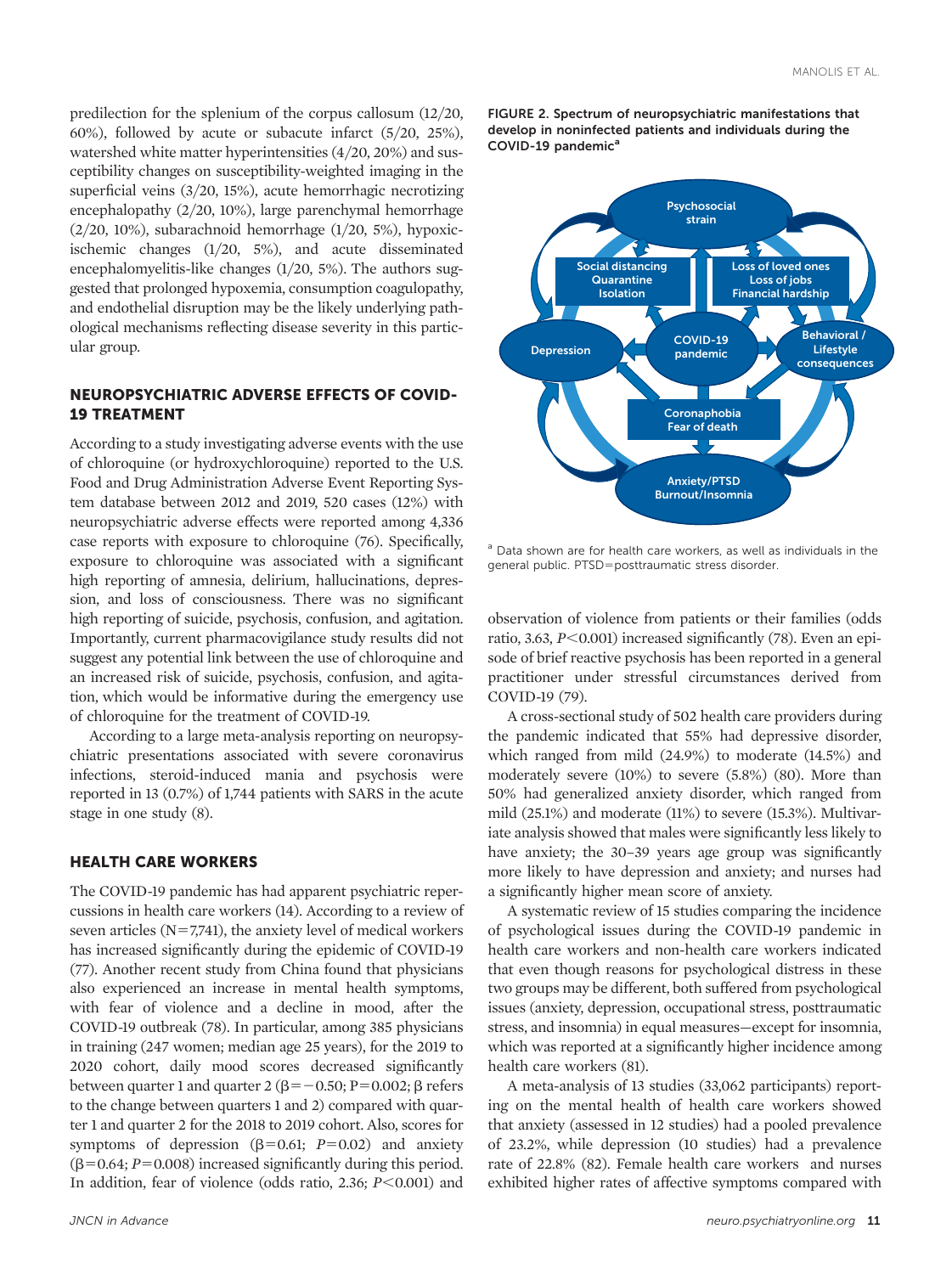<span id="page-11-0"></span>male health care workers and medical staff, respectively. Insomnia prevalence was estimated at 38.9% across five studies.

Finally, a meta-analysis of 117 studies examining the impact of viral epidemic outbreaks on health care workers' mental health found that the pooled prevalence was higher for acute stress disorder (40%), followed by anxiety (30%), burnout (28%), depression (24%), and posttraumatic stress (13%) [\(83](#page-13-0)).

## PSYCHOSOCIAL IMPACT

Public health instructions and governmental measures to confine spreading of COVID-19 during the pandemic have imposed restrictions on daily living such as social distancing, quarantine, isolation, and home confinement and have had a serious impact on psychosocial health ([84](#page-13-0)). Additionally, loss of life, lost or decreased job availability, fear of contracting the virus, travel restrictions, and consequent financial hardship have ushered in a new inimical reality and life situation.

Thus, the pandemic has created an unprecedented socioeconomic tumult that has led to anxiety, coronaphobia, obsessive behavior, paranoia, depression, and posttraumatic stress (2) ([Figure 2](#page-10-0)). A meta-analysis of studies examining the impact of COVID-19 pandemic on public mental health showed a prevalence of stress in five studies with a total sample size of 9,074 at 29.6%, the prevalence of anxiety in 17 studies with a sample size of 63,439 at 31.9%, and the prevalence of depression in 14 studies with a sample size of 44,531 people at 33.7% [\(85\)](#page-13-0). A recent review of eight studies reporting mental health outcomes of quarantine or isolation in any population (most of the primary studies were conducted in highincome nations and in hospital settings) indicated a high burden of mental health problems among patients, informal caregivers, and health care providers who experienced quarantine or isolation [\(86](#page-13-0)). Prevalent mental health problems included depression, anxiety, mood disorders, psychological distress, posttraumatic stress, insomnia, fear, stigmatization, low self-esteem, and lack of self-control.

A meta-analysis of 15 studies comprising 22,996 children and adolescents indicated that during the COVID-19 pandemic, children often suffered from anxiety (34.5%), depression (41.7%), irritability (42.3%), and inattention (30.8%) [\(74](#page-13-0)). The behavior or psychological state of 79.4% of children was affected negatively by the pandemic and quarantine; at least 22.5% of children had a significant fear of COVID-19, 35.2% had boredom, and 21.3% had sleep disturbance. In the same line, 52.3% and 27.4% of caregivers developed anxiety and depression, respectively, while in isolation with children.

## **CONCLUSIONS**

Evidence is accumulating that SARS-CoV-2 can penetrate the CNS through the olfactory or circulatory route and thus produce a direct effect on the CNS and PNS of infected patients, with manifestations that include anosmia and dysgeusia, encephalopathy, stroke, epilepsy, GBS, and other neuromuscular disorders, as well as an indirect influence on brain functions by causing cytokine storm and inducing delayed immune-mediated processes. Furthermore, the virus has been implicated in maladaptive coping styles and major neuropsychiatric symptoms and syndromes, including anxiety, depression, delirium, and paranoia. The COVID-19 pandemic has further created an unprecedented socioeconomic turmoil that has led to severe psychosocial impact with widespread stress, anxiety, and depressed mood, triggering or exacerbating mental health in noninfected individuals in the society at large.

There is an immediate need for interventions aimed at managing the psychosocial impact and mitigate the neuropsychiatric manifestations in addition to the other health and economic consequences of this unprecedented viral pandemic. Protection of mental well-being can be accomplished by providing programs structured for psychosocial support to all those in need, such as health care workers, persons stricken by unemployment and financial hardship, families with COVID-19-affected members, older adults, and other vulnerable groups.

## AUTHOR AND ARTICLE INFORMATION

Red Cross Hospital, Athens, Greece (T. A. Manolis); Canterbury Christ Church University, Canterbury, United Kingdom (Apostolopoulos); Patras University School of Medicine, Patras, Greece (A. A. Manolis); Onassis Cardiac Surgery Center, Athens, Greece (Melita); and Athens University School of Medicine, Greece (A. S. Manolis).

Send correspondence to Dr. Theodora Manolis ([doramanol9@gmail.](mailto:doramanol9@gmail.com) [com](mailto:doramanol9@gmail.com)).

The authors report no financial relationships with commercial interests. Received November 7, 2020; revision received January 13, 2021; accepted January 27, 2021.

## REFERENCES

- 1. Manolis AS, Manolis TA: Cardiovascular complications of the coronavirus (COVID-19) infection. Rhythmos 2020; 15:23–28
- 2. Dubey S, Biswas P, Ghosh R, et al: Psychosocial impact of COVID-19. Diabetes Metab Syndr 2020; 14:779–788
- 3. Ceylan RF, Ozkan B, Mulazimogullari E: Historical evidence for economic effects of COVID-19. Eur J Health Econ 2020; 21:817–823
- 4. Roy D, Ghosh R, Dubey S, et al: Neurological and neuropsychiatric impacts of COVID-19 pandemic. Can J Neurol Sci 2021; 48:9–24
- 5. Szczesniak D, Gładka A, Misiak B, et al: The SARS-CoV-2 and mental health: from biological mechanisms to social consequences. Prog Neuropsychopharmacol Biol Psychiatry 2021; 104:110046
- 6. Muccioli L, Pensato U, Cani I, et al: COVID-19-related encephalopathy presenting with aphasia resolving following tocilizumab treatment. J Neuroimmunol 2020; 349:577400
- 7. Muccioli L, Pensato U, Bernabe G, et al: Intravenous immunoglobulin therapy in COVID-19-related encephalopathy. J Neurol (Epub ahead of print, October 8, 2020)
- 8. Rogers JP, Chesney E, Oliver D, et al: Psychiatric and neuropsychiatric presentations associated with severe coronavirus infections: a systematic review and meta-analysis with comparison to the COVID-19 pandemic. Lancet Psychiatry 2020; 7:611–627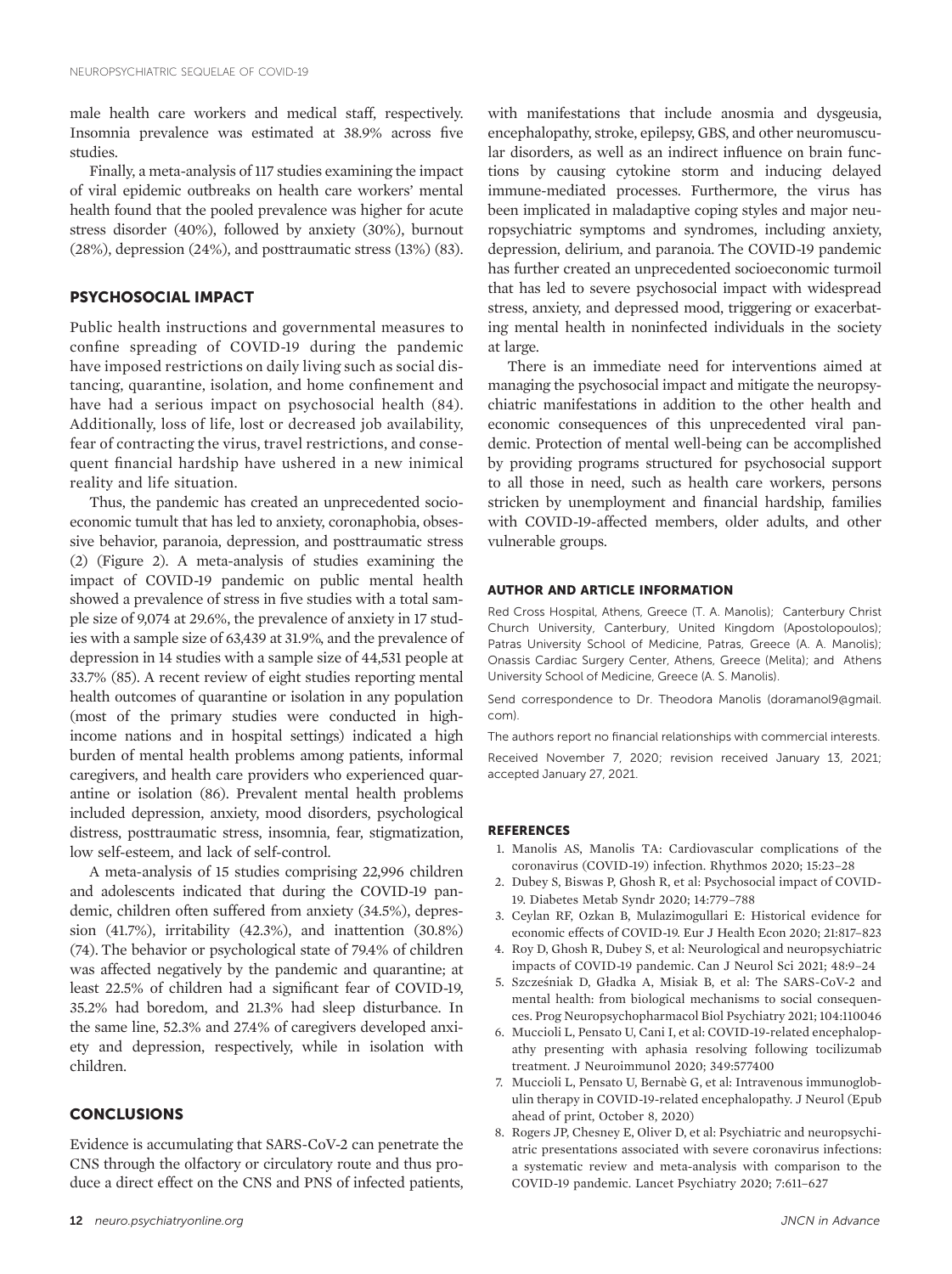- <span id="page-12-0"></span>9. Wang L, Shen Y, Li M, et al: Clinical manifestations and evidence of neurological involvement in 2019 novel coronavirus SARS-CoV-2: a systematic review and meta-analysis. J Neurol 2020; 267:2777– 2789
- 10. Deng J, Zhou F, Hou W, et al.: The prevalence of depression, anxiety, and sleep disturbances in COVID-19 patients: a meta-analysis. Ann N Y Acad Sci 2020; 1486:90–111
- 11. Varatharaj A, Thomas N, Ellul MA, et al: Neurological and neuropsychiatric complications of COVID-19 in 153 patients: a UK-wide surveillance study. Lancet Psychiatry 2020; 7:875–882
- 12. Henssler J, Stock F, van Bohemen J, et al: Mental health effects of infection containment strategies: quarantine and isolation-a systematic review and meta-analysis. Eur Arch Psychiatry Clin Neurosci 2020; 271:223–234
- 13. Krishnamoorthy Y, Nagarajan R, Saya GK, et al: Prevalence of psychological morbidities among general population, healthcare workers and COVID-19 patients amidst the COVID-19 pandemic: a systematic review and meta-analysis. Psychiatry Res 2020; 293: 113382
- 14. da Silva FCT, Neto MLR: Psychiatric symptomatology associated with depression, anxiety, distress, and insomnia in health professionals working in patients affected by COVID-19: a systematic review with meta-analysis. Prog Neuropsychopharmacol Biol Psychiatry 2021; 104:110057
- 15. Luo M, Guo L, Yu M, et al: The psychological and mental impact of coronavirus disease 2019 (COVID-19) on medical staff and general public: a systematic review and meta-analysis. Psychiatry Res 2020; 291:113190
- 16. Puccioni-Sohler M, Poton AR, Franklin M, et al: Current evidence of neurological features, diagnosis, and neuropathogenesis associated with COVID-19. Rev Soc Bras Med Trop 2020; 53:e20200477
- 17. Wenting A, Gruters A, van Os Y, et al: COVID-19 neurological manifestations and underlying mechanisms: a scoping review. Front Psychiatry 2020; 11:860
- 18. Correia AO, Feitosa PWG, Moreira JLS, et al: Neurological manifestations of COVID-19 and other coronaviruses: a systematic review. Neurol Psychiatry Brain Res 2020; 37:27–32
- 19. Koralnik IJ, Tyler KL: COVID-19: a global threat to the nervous system. Ann Neurol 2020; 88:1–11
- 20. Guilmot A, Maldonado Slootjes S, Sellimi A, et al: Immune-mediated neurological syndromes in SARS-CoV-2-infected patients. J Neurol 2020; 268:751–757
- 21. Ghosh R, Dubey S, Finsterer J, et al: SARS-CoV-2-associated acute hemorrhagic, necrotizing encephalitis (AHNE) presenting with cognitive impairment in a 44-year-old woman without comorbidities: a case report. Am J Case Rep 2020; 21:e925641
- 22. Díaz-Pérez C, Ramos C, López-Cruz A, et al: Acutely altered mental status as the main clinical presentation of multiple strokes in critically ill patients with COVID-19. Neurol Sci 2020; 41:2681– 2684
- 23. Delorme C, Paccoud O, Kas A, et al: Covid-19-related encephalopathy: a case series with brain FDG-positron-emission tomography/ computed tomography findings. Eur J Neurol 2020; 27:2651–2657
- 24. Rifino N, Censori B, Agazzi E, et al: Neurologic manifestations in 1760 COVID-19 patients admitted to Papa Giovanni XXIII Hospital, Bergamo, Italy. J Neurol 2021; 268:2331–2338
- 25. Liotta EM, Batra A, Clark JR, et al: Frequent neurologic manifestations and encephalopathy-associated morbidity in COVID-19 patients. Ann Clin Transl Neurol 2020; 7:2221–2230
- 26. Agyeman AA, Chin KL, Landersdorfer CB, et al: Smell and taste dysfunction in patients with COVID-19: a systematic review and meta-analysis. Mayo Clin Proc 2020; 95:1621–1631
- 27. Yazdanpanah N, Saghazadeh A, Rezaei N: Anosmia: a missing link in the neuroimmunology of coronavirus disease 2019 (COVID-19). Rev Neurosci 2020; 31:691–701
- 28. Xiong W, Mu J, Guo J, et al: New onset neurologic events in people with COVID-19 in 3 regions in China. Neurology 2020; 95:e1479– e1487
- 29. Tiwari A, Berekashvili K, Vulkanov V, et al: Etiologic subtypes of ischemic stroke in SARS-CoV-2 patients in a cohort of New York City hospitals. Front Neurol 2020; 11:1004
- 30. Sweid A, Hammoud B, Bekelis K, et al: Cerebral ischemic and hemorrhagic complications of coronavirus disease 2019. Int J Stroke 2020; 15:733–742
- 31. Shahjouei S, Naderi S, Li J, et al: Risk of stroke in hospitalized SARS-CoV-2 infected patients: a multinational study. EBioMedicine 2020; 59:102939
- 32. Sun M, Ruan X, Li Y, et al. Clinical characteristics of 30 COVID-19 patients with epilepsy: a retrospective study in Wuhan. Int J Infect Dis 2020; 103:647–653
- 33. Vohora D, Jain S, Tripathi M, et al: COVID-19 and seizures: is there a link? Epilepsia 2020; 61:1840–1853
- 34. Nikbakht F, Mohammadkhanizadeh A, Mohammadi E: How does the COVID-19 cause seizure and epilepsy in patients? the potential mechanisms. Mult Scler Relat Disord 2020; 46:102535
- 35. Lu L, Xiong W, Liu D, et al: New onset acute symptomatic seizure and risk factors in coronavirus disease 2019: a retrospective multicenter study. Epilepsia 2020; 61:e49–e53
- 36. Katyal N, Narula N, Acharya S, et al: Neuromuscular complications with SARS-COV-2 infection: a review. Front Neurol 2020; 11:1052
- 37. Uncini A, Vallat JM, Jacobs BC: Guillain-Barre syndrome in SARS-CoV-2 infection: an instant systematic review of the first six months of pandemic. J Neurol Neurosurg Psychiatry 2020; 91: 1105–1110
- 38. De Sanctis P, Doneddu PE, Viganò L, et al: Guillain-Barré syndrome associated with SARS-CoV-2 infection: a systematic review. Eur J Neurol 2020; 27:2361–2370
- 39. Finsterer J, Scorza FA, Fiorini AC: SARS-CoV-2-associated Guillain-Barre syndrome in 62 patients. Eur J Neurol 2021; 28: e10–e12
- 40. Gutiérrez-Ortiz C, Méndez-Guerrero A, Rodrigo-Rey S, et al: Miller Fisher syndrome and polyneuritis cranialis in COVID-19. Neurology 2020; 95:e601–e605
- 41. Paliwal VK, Garg RK, Gupta A, et al: Neuromuscular presentations in patients with COVID-19. Neurol Sci 2020; 41:3039–3056
- 42. Ticinesi A, Cerundolo N, Parise A, et al: Delirium in COVID-19: epidemiology and clinical correlations in a large group of patients admitted to an academic hospital. Aging Clin Exp Res 2020; 32: 2159–2166
- 43. Beach SR, Praschan NC, Hogan C, et al: Delirium in COVID-19: a case series and exploration of potential mechanisms for central nervous system involvement. Gen Hosp Psychiatry 2020; 65:47–53
- 44. Hawkins M, Sockalingam S, Bonato S, et al: A rapid review of the pathoetiology, presentation, and management of delirium in adults with COVID-19. J Psychosom Res 2021; 141:Article 110350
- 45. Steardo L Jr, Steardo L, Verkhratsky A: Psychiatric face of COVID-19. Transl Psychiatry 2020; 10:261
- 46. Bueno-Notivol J, Gracia-García P, Olaya B, et al: Prevalence of depression during the COVID-19 outbreak: a meta-analysis of community-based studies. Int J Clin Health Psychol 2021; 21: 100196
- 47. Ren X, Huang W, Pan H, et al: Mental health during the Covid-19 outbreak in China: a meta-analysis. Psychiatr Q 2020; 91:1033– 1045
- 48. Kwong ASF, Pearson RM, Adams MJ, et al: Mental health before and during the COVID-19 pandemic in two longitudinal UK population cohorts. Br J Psychiatry (Epub ahead of print, November 24, 2020)
- 49. Chacko M, Job A, Caston F 3rd, et al: COVID-19-induced psychosis and suicidal behavior: case report. SN Compr Clin Med (Epub ahead of print, September 26, 2020)